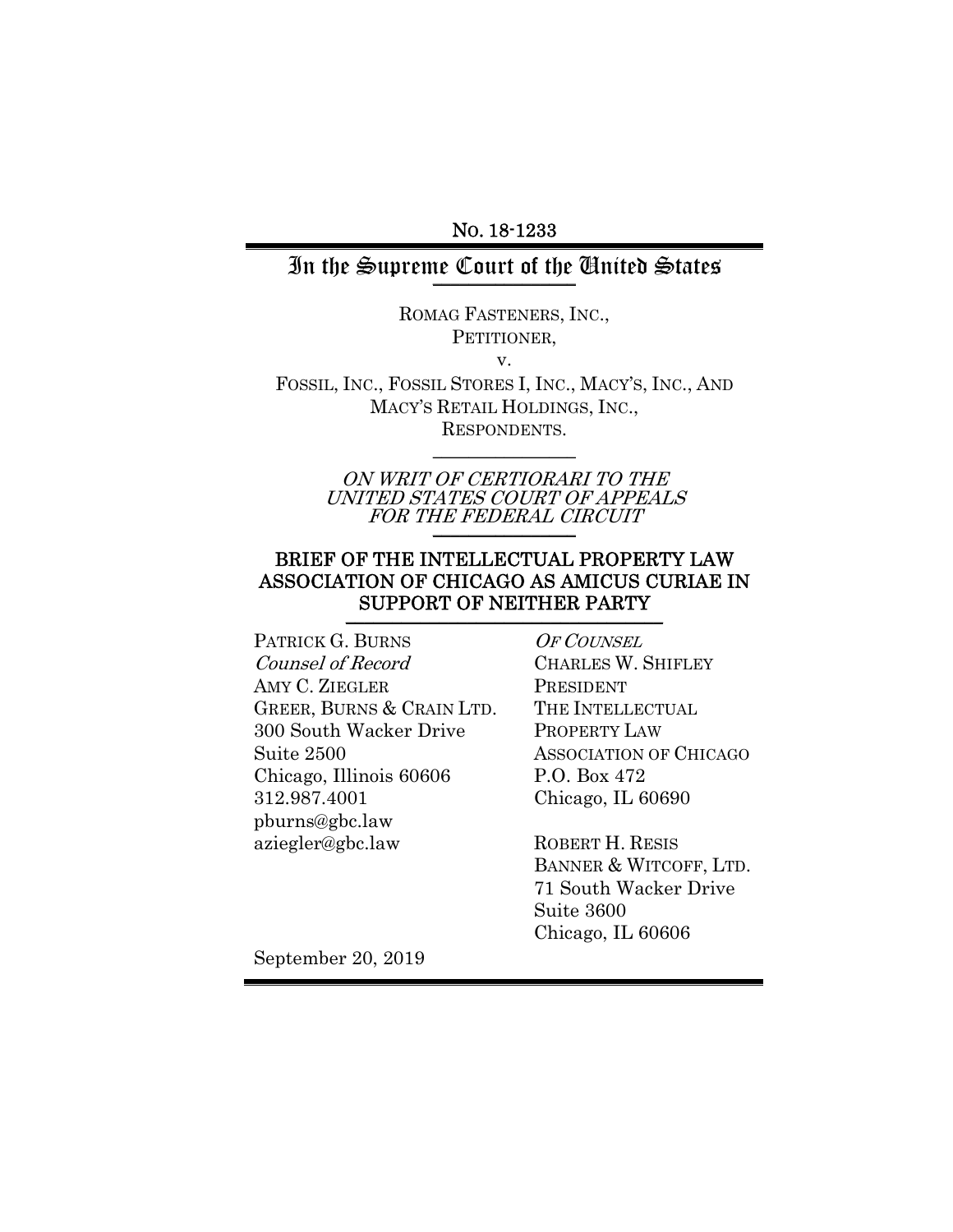# QUESTION PRESENTED

Whether, under section 35 of the Lanham Act, 15 U.S.C. § 1117(a), willful infringement is a prerequisite for an award of an infringer's profits for a violation of section 43(a), *id.*, § 1125(a).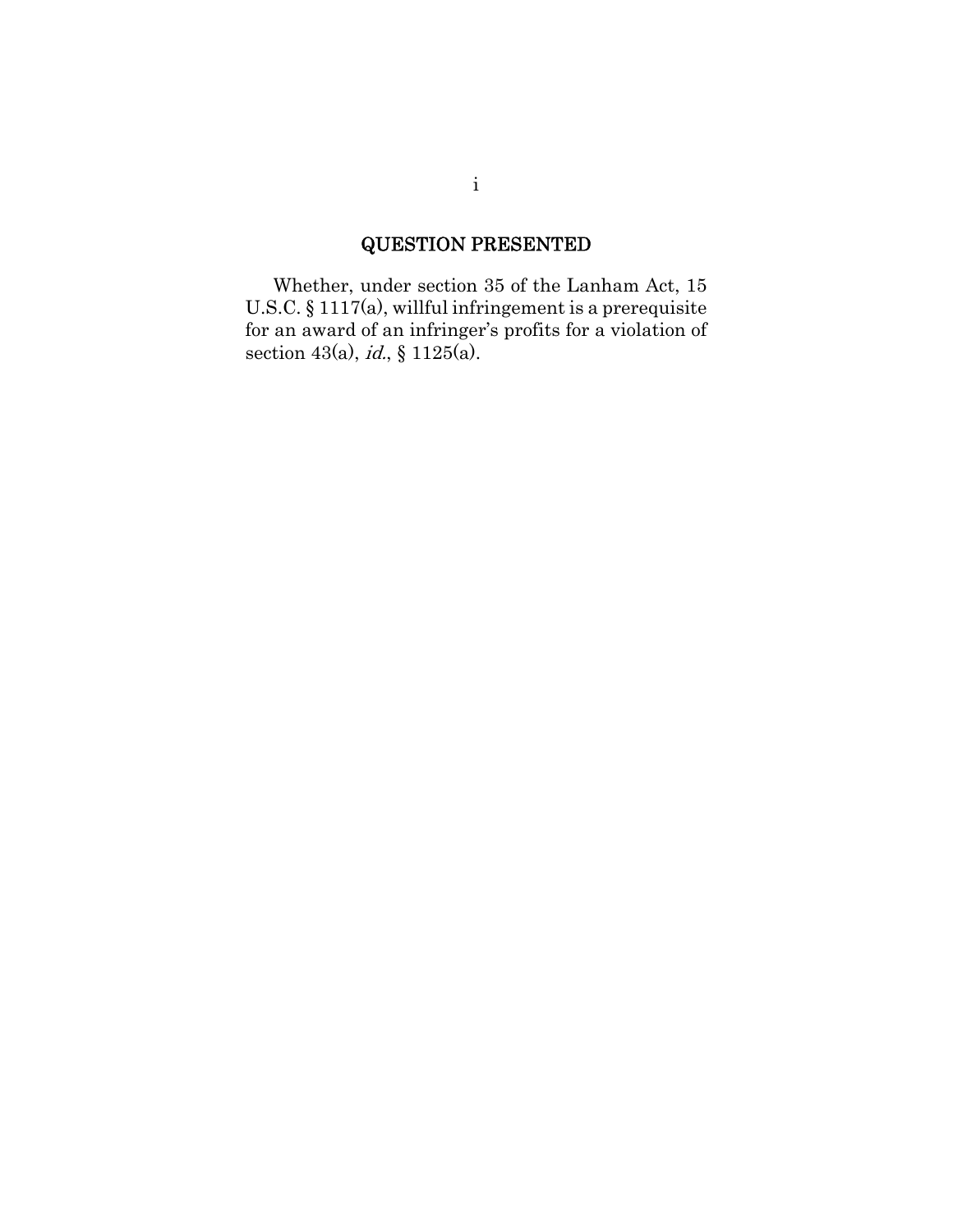## TABLE OF CONTENTS

| INTEREST OF AMICUS CURIAE1                                                                                                                                                                           |
|------------------------------------------------------------------------------------------------------------------------------------------------------------------------------------------------------|
|                                                                                                                                                                                                      |
|                                                                                                                                                                                                      |
|                                                                                                                                                                                                      |
| 15 U.S.C. § 1117(A) DOES NOT REQUIRE A<br>I.<br>SHOWING OF WILLFULNESS TO OBTAIN AN<br>INFRINGER'S PROFITS UNDER 15 U.S.C. §                                                                         |
| A. The plain language of $\S$ 1117(a) shows that<br>willful infringement is not required to obtain an<br>award of profits for a violation of $\S 1125(a)$ 8                                          |
| B. The statutory interpretation and legislative<br>history of $\S$ 1117(a) show that Congress did not<br>intend that plaintiffs must show willful<br>infringement to recover an infringer's profits  |
| C. The Federal Trademark Dilution Act and the<br>1999 Amendment show why $\S$ 1117(a) does not<br>require willful infringement to obtain an award of<br>an infringer's profits under $\S 1125(a)$ 16 |
| II. THE PRINCIPLES OF EQUITY AND<br>PURPOSE OF § 1117(A) DISFAVOR REQUIRING<br>A SHOWING OF WILLFUL INFRINGEMENT<br>UNDER $\S$ 1125(A) TO OBTAIN AN INFRINGER'S                                      |
|                                                                                                                                                                                                      |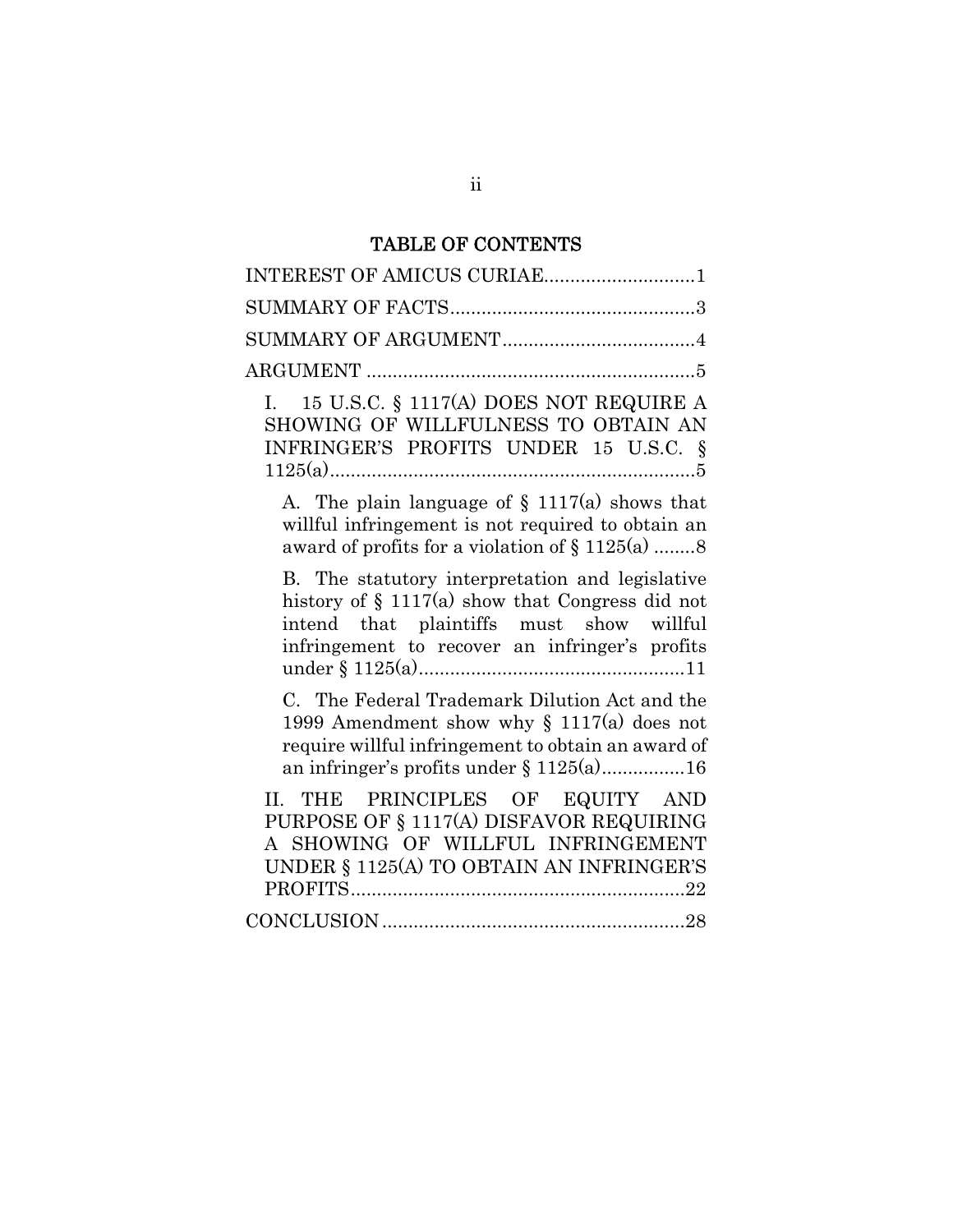## **TABLE OF AUTHORITIES**

### Cases

| Ashworth v. Albers Med., Inc., 395 F. Supp. 2d                                      |
|-------------------------------------------------------------------------------------|
| Bilski v. Kappos, 561 U.S. 593 (2010)13                                             |
| Blount v. Rizzi, 400 U.S. 410 (1971)11                                              |
| Bruce v. First Fed. Sav. & Loan Ass'n., 837                                         |
| Campbell v. Thomas, 897 N.Y.S. 2d 460 (NY App.                                      |
| Carter v. United States, 530 U.S. 255 (2000) 12                                     |
|                                                                                     |
| Central Bank of Denver, N.A. v. First<br>Interstate Bank of Denver, N.A., 511 U.S.  |
| Chevron, U.S.A., Inc. v. NRDC, Inc., 467 U.S.                                       |
| Commodity Futures Trading Comm'n v. Schor,                                          |
| Connecticut Nat'l Bank v. Germain, 503 U.S. 249                                     |
| Elliott v. Adm'r, Animal & Plant Health<br>Inspection Serv., 990 F.2d 140 (4th Cir. |
| FTC v. Vylah Tec LLC, 378 F. Supp. 3d 1134                                          |
| Gaspard v. United States, 713 F.2d 1097 (5th                                        |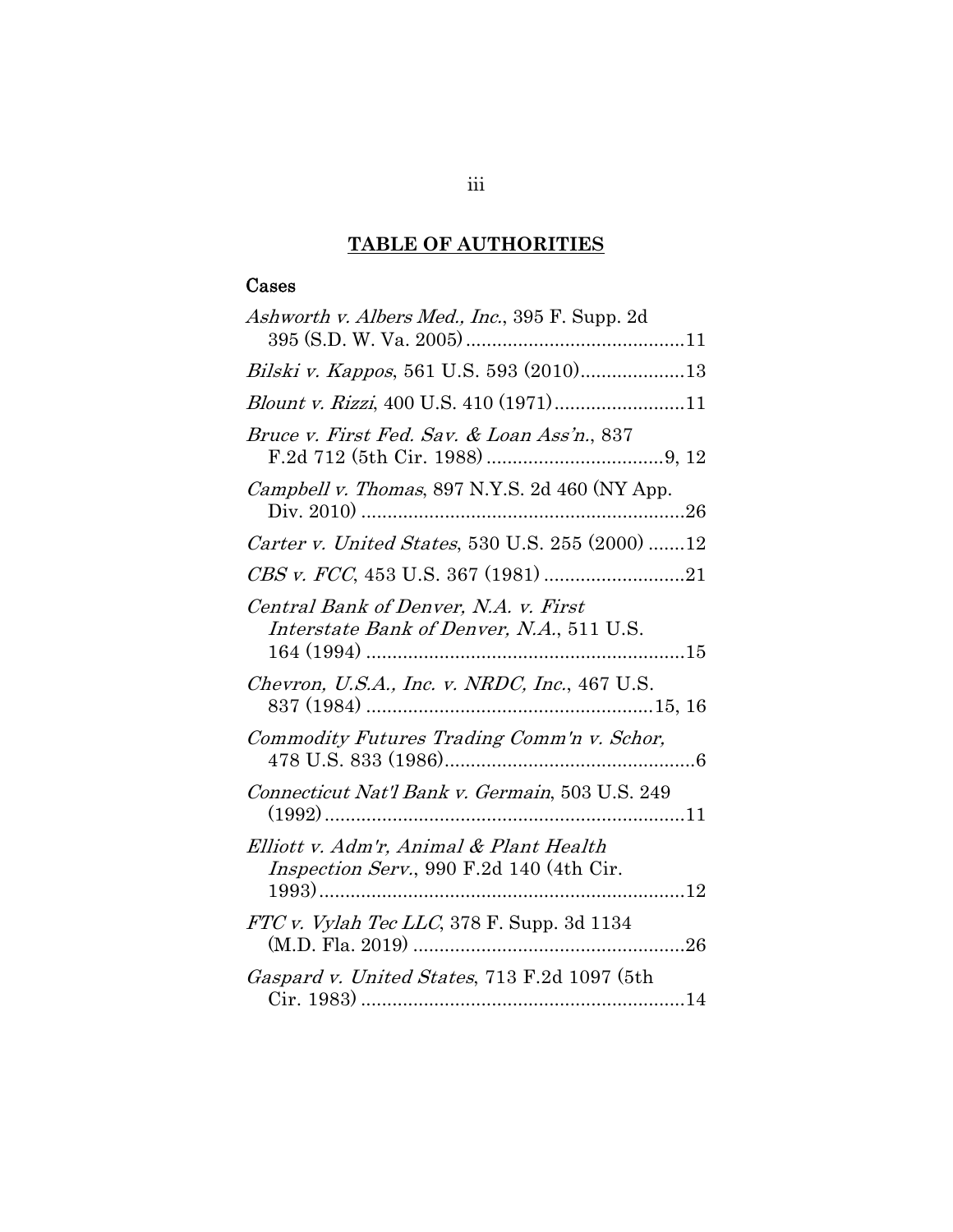| George Basch Co. v. Blue Coral, Inc., 968 F.2d                                              |
|---------------------------------------------------------------------------------------------|
| Hamilton-Brown Shoe Co. v. Wolf Bros. & Co.,                                                |
| Hilton v. South Carolina Pub. Rys. Comm'n,                                                  |
| International Star Class Yacht Racing Ass'n v.<br>Tommy Hilfiger, U.S.A., Inc., 80 F.3d 749 |
| Kaiser Aluminum & Chem. Corp. v. Bonjorno,                                                  |
| Merck Eprova AG v. Gnosis S.p.A., 760 F.3d 247                                              |
| Meyer v. Holley, 537 U.S. 280 (2003) 15                                                     |
| Michigan v. Bay Mills Indian Cmty., 572 U.S.                                                |
| Middlesex Cty. Sewerage Auth. v. Nat'l Sea<br><i>Clammers Ass'n</i> , 453 U.S. 1 (1981)12   |
| Mishawaka Rubber & Woolen Mfg. Co. v. S.S.<br>Kresge Co., 316 U.S. 203 (1942) 25, 26        |
| National Ass'n of Mfrs. v. DOD, 138 S. Ct. 617                                              |
|                                                                                             |
| Noxell Corp. v. Firehouse No. 1 Bar-B-Que Rest.,                                            |
| Octane Fitness, LLC v. ICON Health & Fitness,                                               |
| Otis Clapp & Son, Inc. v. Filmore Vitamin Co.,                                              |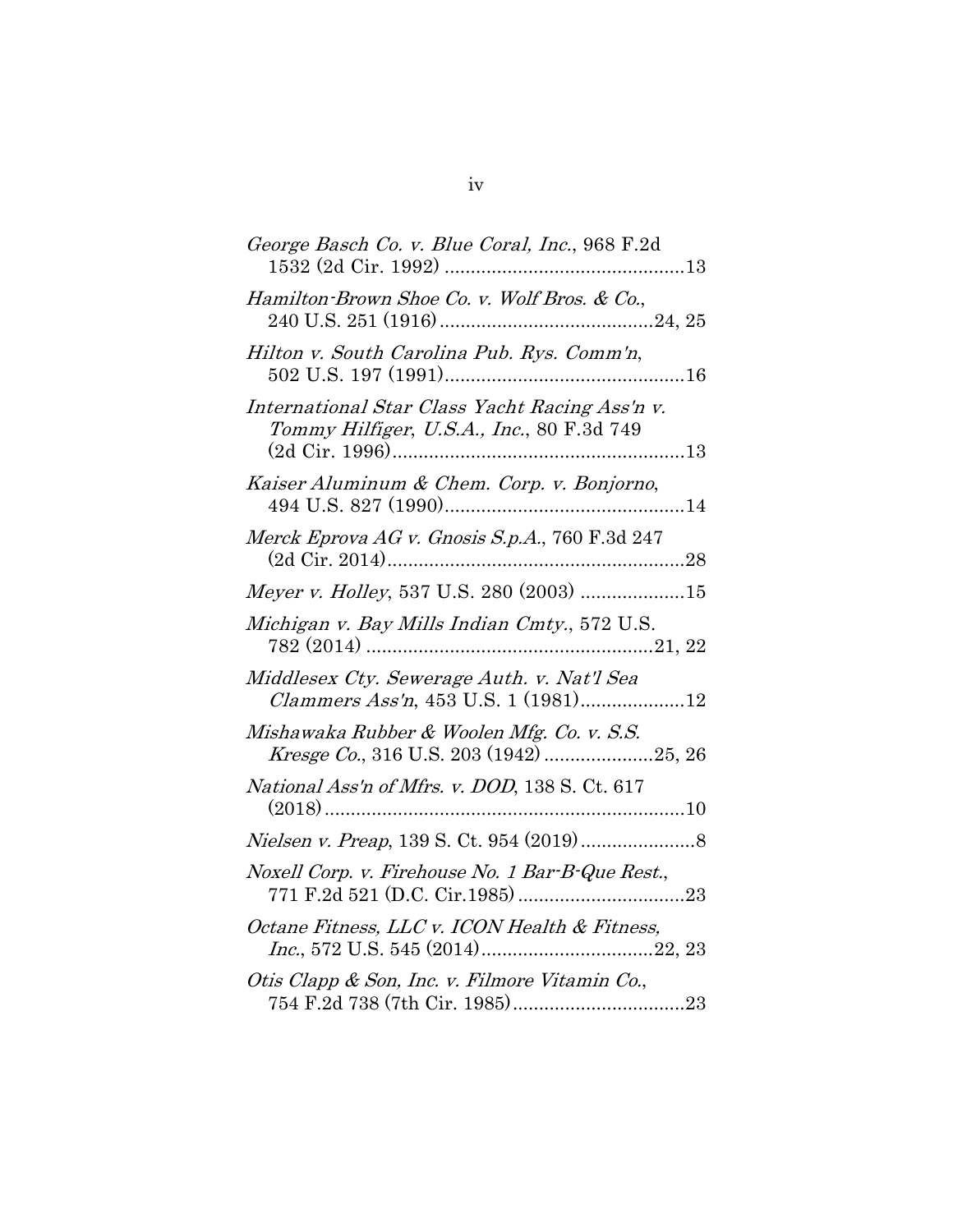| Polar Bear Prods. v. Timex Corp., 384 F. 3d                                                             |  |
|---------------------------------------------------------------------------------------------------------|--|
| <i>Riggs v. Palmer</i> , 115 N.Y. 506 (1889)27, 28                                                      |  |
| Romag Fasteners, Inc. v. Fossil, Inc., 817 F.3d                                                         |  |
| Roulo v. Russ Berrie & Co., 886 F.2d 931 (7th                                                           |  |
| Rubin v. United States, 449 U.S. 424, 430 (1981) 10,<br>11                                              |  |
| Simon & Schuster, Inc. v. Members of the N.Y.<br><i>State Crime Victims Bd.</i> , 502 U.S. 105 (1991)27 |  |
| United States v. Corey, 232 F.3d 1166 (9th Cir.                                                         |  |
| United States v. Palmer, 16 U.S. 610 (1818) 10                                                          |  |
| United States v. Thirty-Seven (37) Photographs,<br>402 U.S. 363 (1971) (Justice Black, H.,              |  |
| WMS Gaming, Inc. v. WPC Prods. Ltd., 542 F.3d                                                           |  |
| <b>Statutes</b>                                                                                         |  |
| $15 \text{ H S C } 81117(a)$<br>ngaaim                                                                  |  |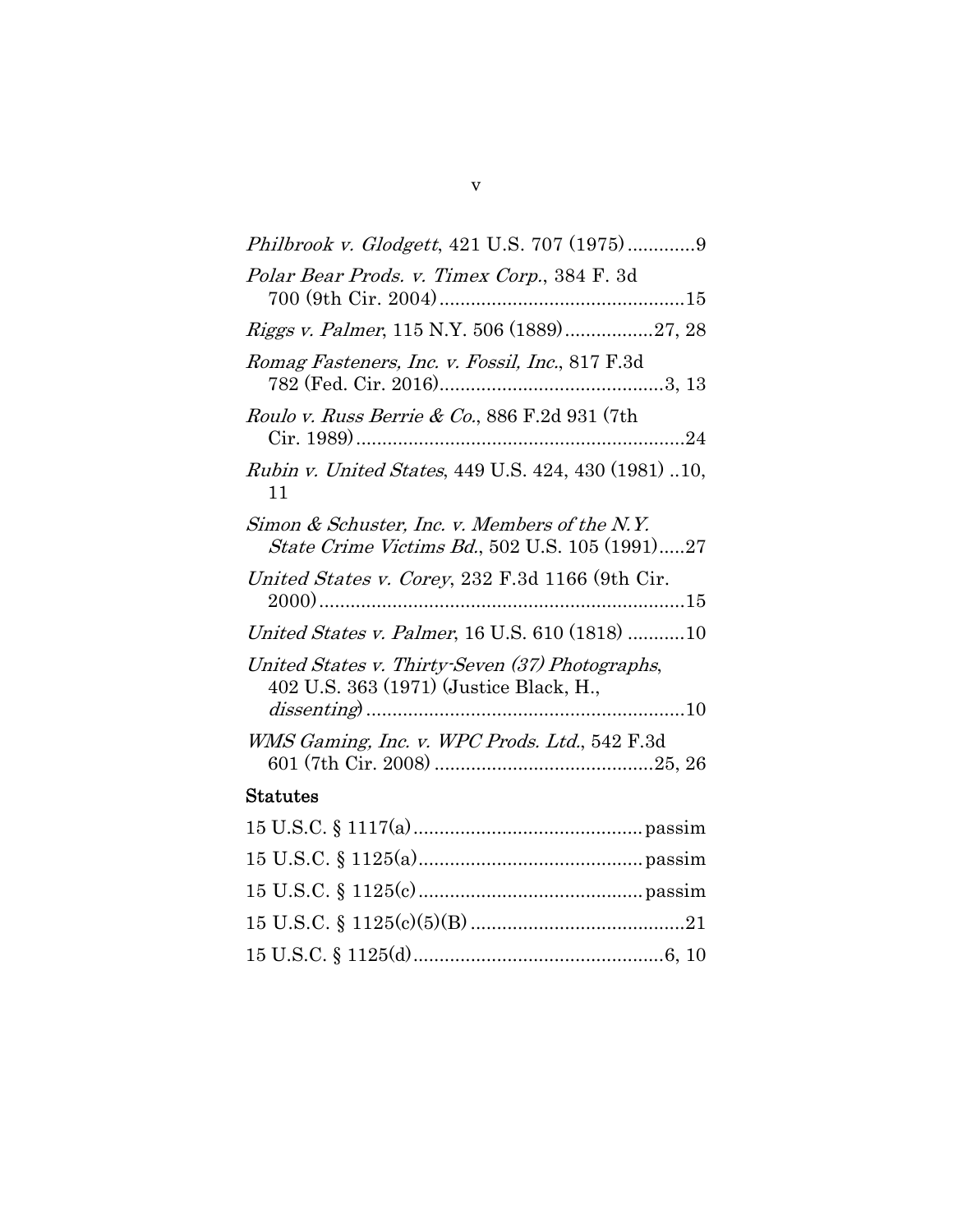## Addtional Sources

| BRYAN A. GARNER, GARNER'S MODERN AMERICAN                                                                                                                                                               |
|---------------------------------------------------------------------------------------------------------------------------------------------------------------------------------------------------------|
|                                                                                                                                                                                                         |
| Identifying Independent and Dependant Clauses,<br>PURDUE UNIVERSITY ONLINE WRITING LAB,<br>available at<br>https://owl.purdue.edu/owl/general_writing/pu<br>nctuation/independent_and_dependent_clause  |
|                                                                                                                                                                                                         |
|                                                                                                                                                                                                         |
| MERRIAM-WEBSTER (1828), https://www.merriam-                                                                                                                                                            |
| NEW HART'S RULES: THE OXFORD STYLE GUIDE                                                                                                                                                                |
| Or, CAMBRIDGE DICTIONARY (2019), avalaible at<br><u>https://dictionary.cambridge.org/us/grammar/b</u><br><u>ritish-grammar/linking-words-and-</u><br>$\frac{\text{expressions/or}}{\text{or} \dots 10}$ |
| THE ASSOCIATED PRESS STYLEBOOK (Associated                                                                                                                                                              |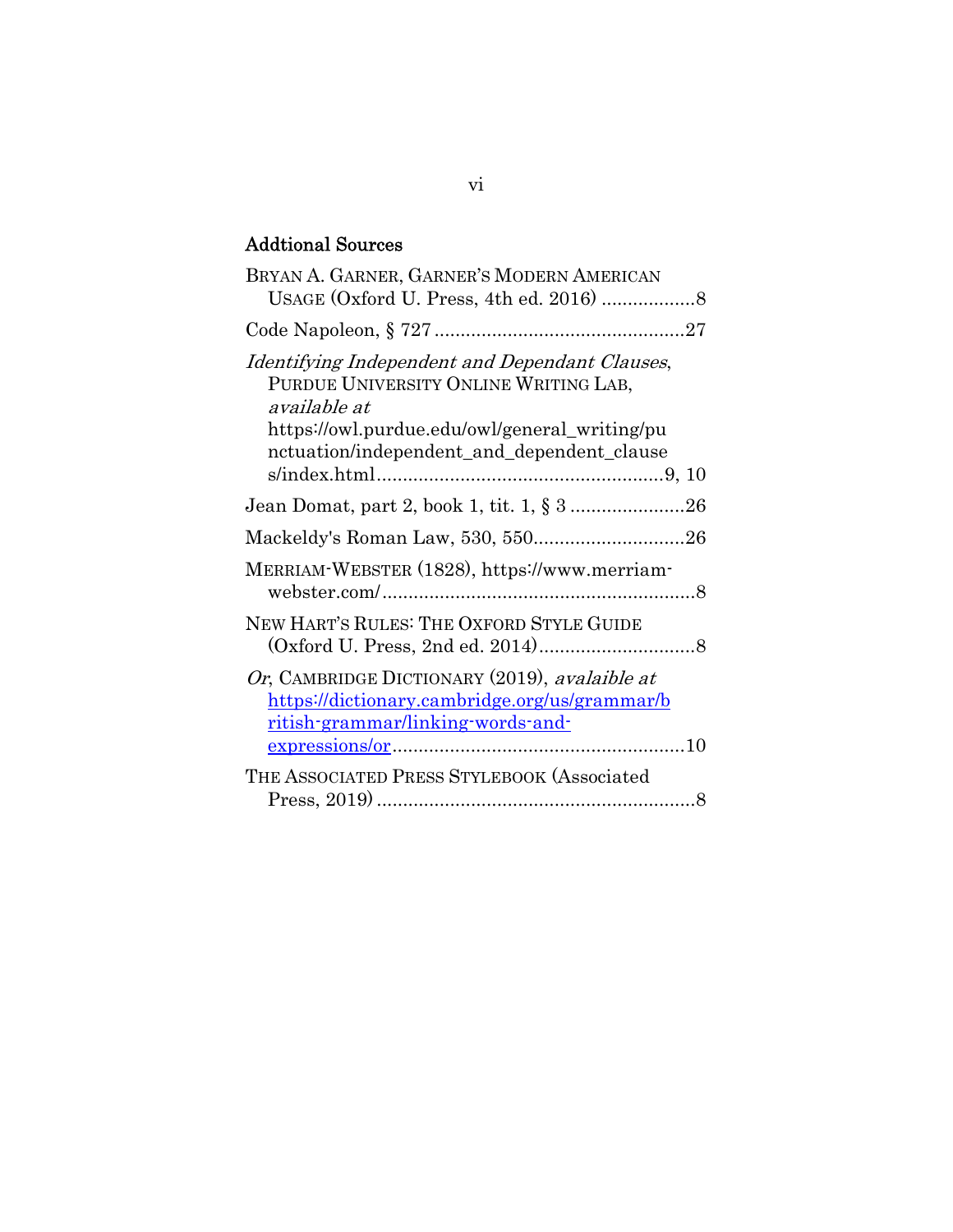# Congressional Reports

| H.R. Rep No. 107-53, at 15-16 (2004)18, 19  |  |
|---------------------------------------------|--|
|                                             |  |
| <b>Treatises</b>                            |  |
| 1 BERGMAN ON NEW YORK MORTGAGE              |  |
| 4 Gilson on Trademarks § 14.03 (2019)22, 23 |  |

vii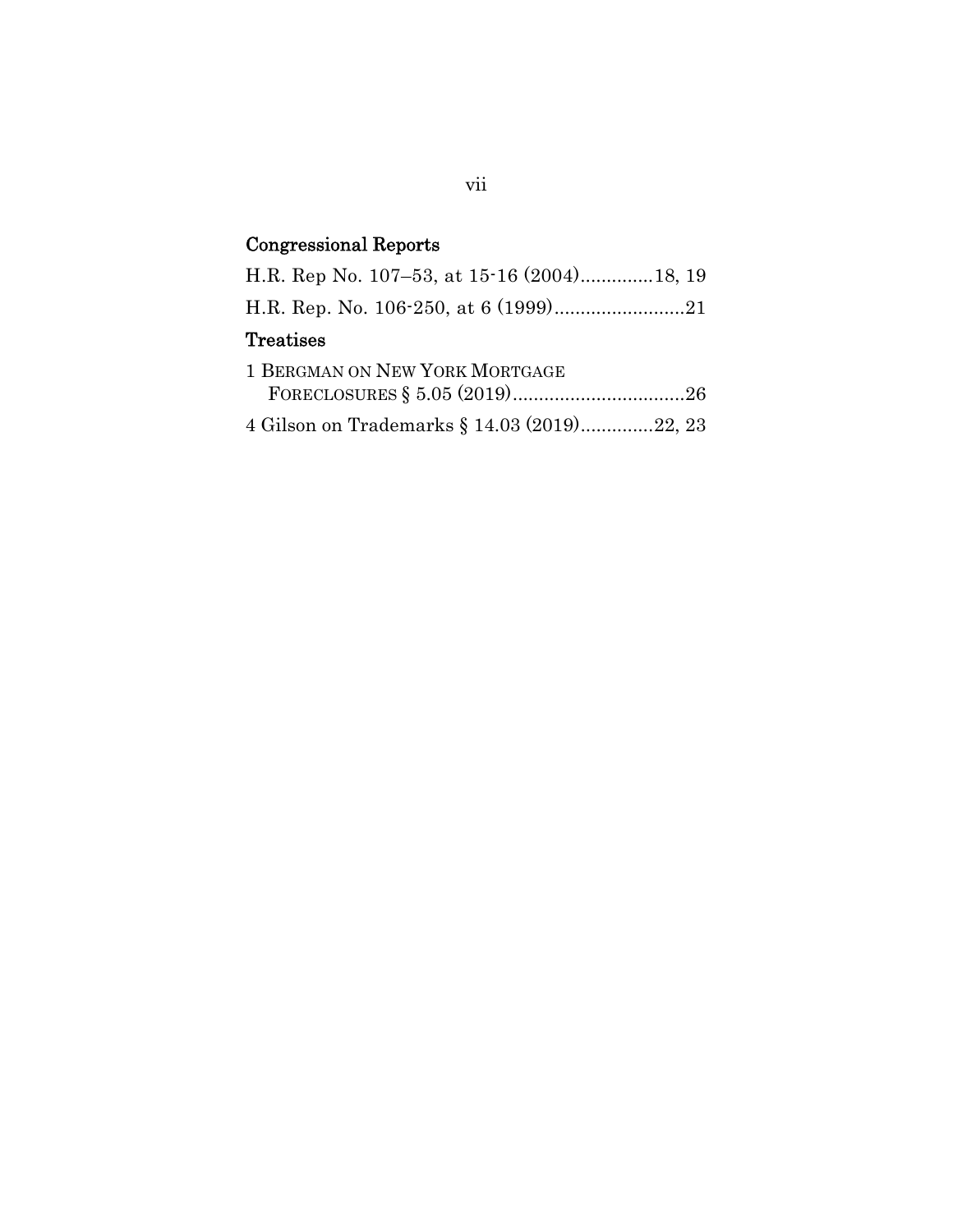#### INTEREST OF AMICUS CURIAE<sup>1</sup>

The Intellectual Property Law Association of Chicago ("IPLAC") respectfully submits this brief as amicus curiae in support of neither party on the ultimate merits of the case. $2$ 

IPLAC requests that this Court resolve a circuit split and hold that  $\S 1117(a)$  does not require a finding of a willful violation of 15 U.S.C. § 1125(a) to award a defendant's profits under the Trademark Act. IPLAC takes no position on whether Respondents' actions constituted infringement or on any other factual issue in this case.

Founded in 1884 in Chicago, Illinois, a principal forum for U.S. technological innovation and intellectual property litigation, IPLAC is the country's oldest bar association devoted exclusively to intellectual property matters. IPLAC has as its governing objects, inter alia, to aid in the development of intellectual property laws, the administration of them, and the procedures of the U.S. Patent and Trademark Office, the U.S. Copyright Office, and the U.S. courts and other officers and tribunals charged

<sup>1</sup> Pursuant to Supreme Court Rule 37.6, no counsel for a party authored this brief in whole or in part and no such counsel or party made a monetary contribution intended to fund the preparation or submission of this brief. No person or entity, other than Amicus, its members or its counsel, has made a monetary contribution to the preparation or submission of this brief.

 $2$  Pursuant to Supreme Court Rule 37.3(a), both Petitioner and Respondents have provided written consents to the filing of amicus briefs in favor of either party or neither party.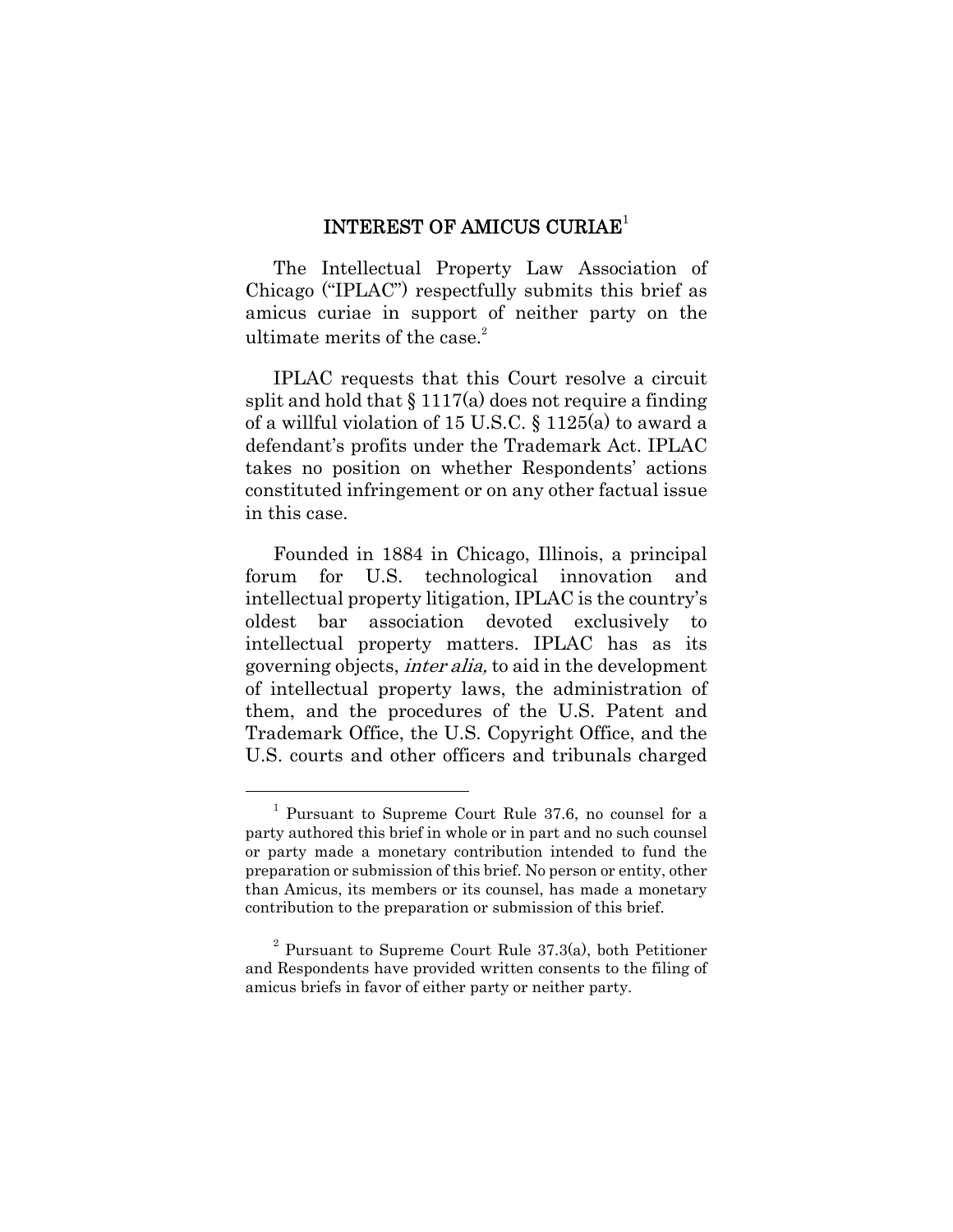with administration. IPLAC's over 1,000 voluntary members include attorneys in private and corporate practices in the areas of copyrights, patents, trademarks, trade secrets, and the legal issues they present before federal bars throughout the United States, as well as before the U.S. Patent and Trademark Office and the U.S. Copyright Office.<sup>3</sup> IPLAC's members represent innovators and accused infringers in roughly equal measure and are split roughly equally between plaintiffs and defendants in litigation.

As part of its central objectives, IPLAC is dedicated to aiding in developing intellectual property law, especially in the federal courts. $4$ 

 $3$  In addition to the statement of footnote 1, after reasonable investigation, IPLAC believes that (a) no member of its Board or Amicus Committee who voted to prepare this brief, or any attorney in the law firm or corporation of such a member, represents a party to this litigation in this matter, (b) no representative of any party to this litigation participated in the authorship of this brief, and (c) no one other than IPLAC, or its members who authored this brief and their law firms or employers, made a monetary contribution to the preparation or submission of this brief.

<sup>&</sup>lt;sup>4</sup> Although over 30 federal judges are honorary members of IPLAC, none was consulted on, or participated in, this brief.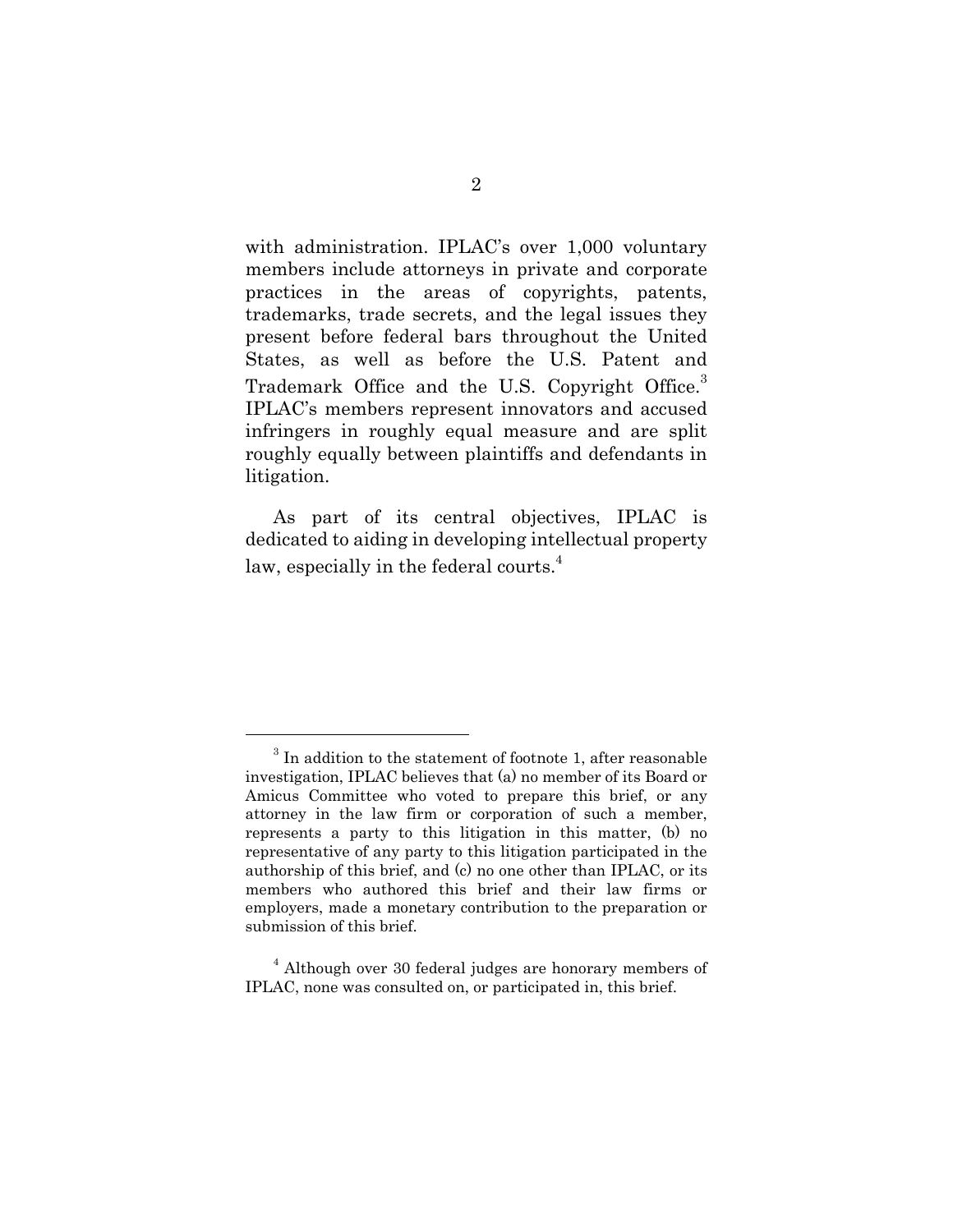### SUMMARY OF FACTS $^5$

Petitioner Romag Fastener, Inc. ("Petitioner" or "Romag") produces magnetic fasteners that are used on fashion accessories. Starting in 2002, Respondent Fossil, Inc. ("Respondent" or "Fossil") contracted with Petitioner to use their products, marked with the ROMAG registered trademark, in Respondent's handbags and wallets.

In 2010, following several years of decreasing purchases by Respondent, Petitioner discovered fasteners in Respondent's products bearing Petitioner's mark.

Petitioner filed suit in the District of Connecticut, alleging trademark and patent infringement. In 2014, a jury found defendant Fossil liable for both patent and trademark infringement and made advisory awards. The district court reduced the patent damages because of Romag's laches and held as a matter of law that Romag could not recover Fossil's profits for trademark infringement because the jury had found that Fossil's trademark infringement was not willful.

Both parties appealed to the Federal Circuit. On the issue of whether a finding of no willful trademark infringement precludes an award of defendant's profits, the Federal Circuit applied Second Circuit law, whose law governed the case, which held that a

<sup>5</sup> See generally, Romag Fasteners, Inc. v. Fossil, Inc., 817 F.3d 782 (Fed. Cir. 2016).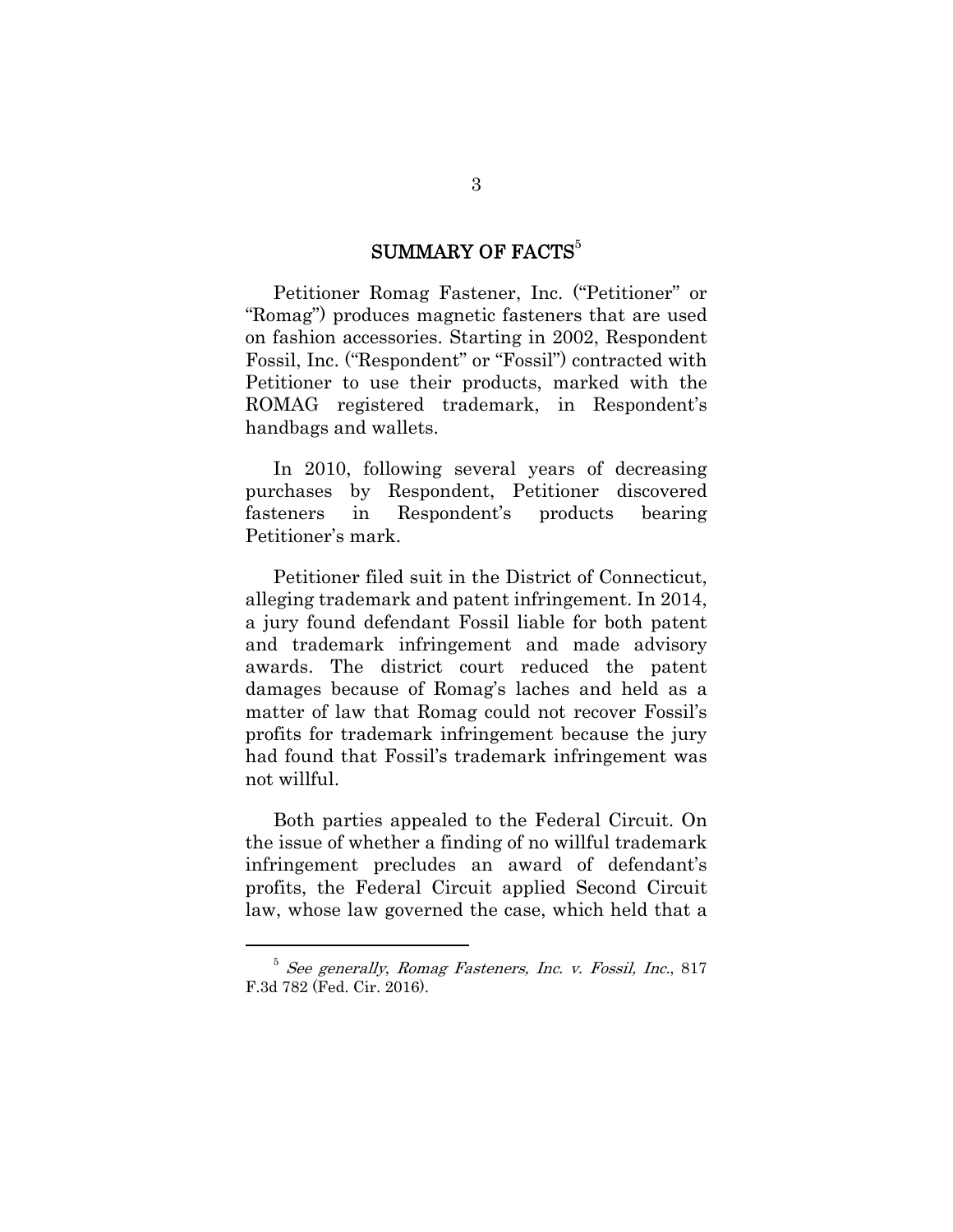finding of willful trademark infringement is required for an award of the defendant's profits under 15 U.S.C. § 1117(a). The Federal Circuit affirmed the district court's holding, and stated that it saw nothing in the 1999 Amendment of the statute or its history that permitted it to declare that the governing Second Circuit precedent was no longer good law.

Petitioner now appeals this decision.

#### SUMMARY OF ARGUMENT

This case presents a simple question: under section 35 of the Lanham Act, 15 U.S.C. § 1117(a), is willful infringement a prerequisite for an award of an infringer's profits for a violation of  $\S 1125(a)$ ?<sup>6</sup>

For the following reasons, IPLAC urges this Court to hold that the Lanham Act does not, and has never, required a plaintiff to show willfulness for an award of an infringer's profits for a violation of  $\S 1125(a)$ :

First, § 1117(a), through its grammatical structure, history, and context in conjunction with the dilution statute, does not require a plaintiff to show willful conduct.

Second, the principles of equity and foundational purposes of § 1117(a) and the Lanham Act disfavor any interpretation that would require a plaintiff to

 $6$  Section 1125(a) and § 43(a) are used interchangeably in the case law and herein.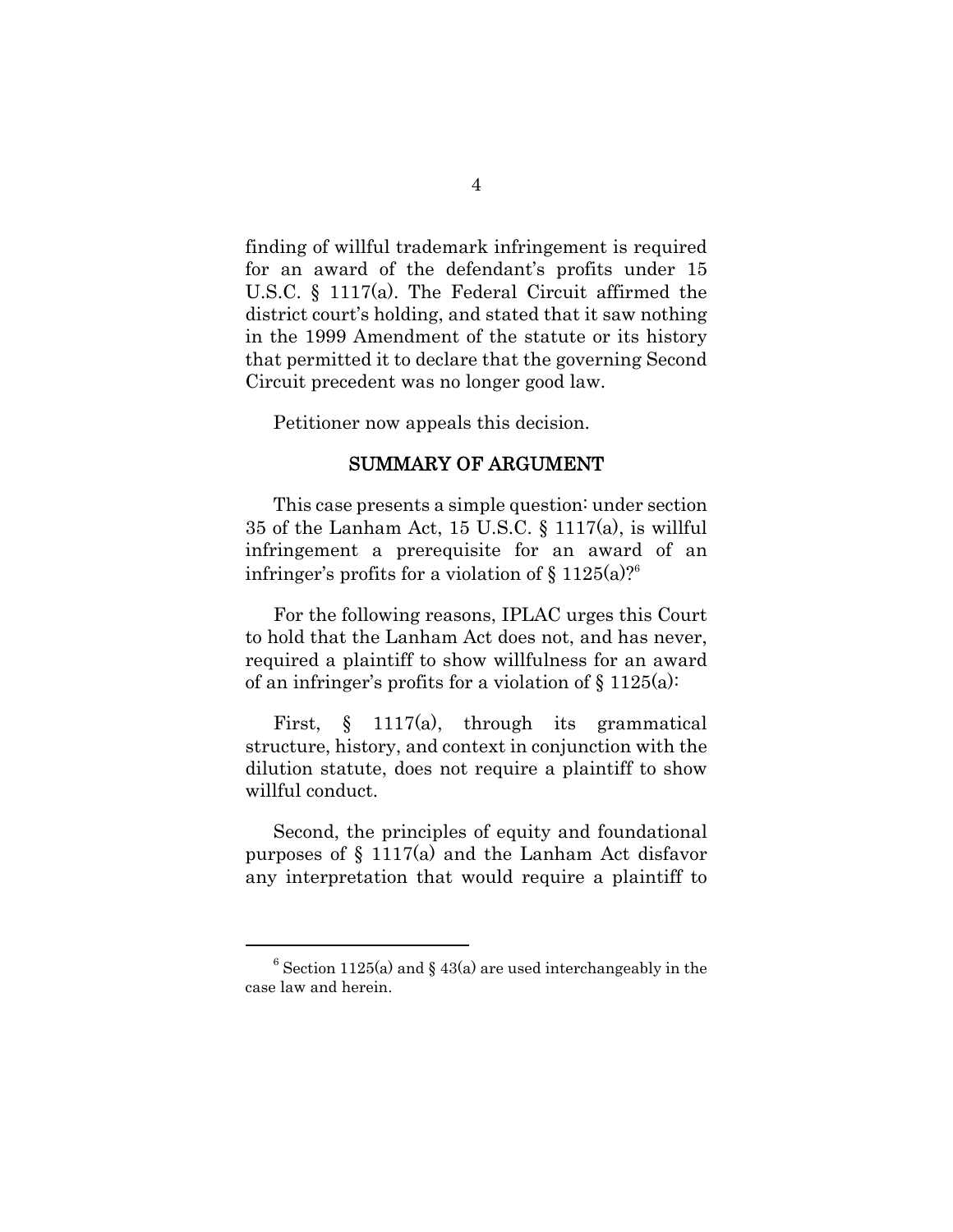show willful conduct in order to be awarded an infringer's profits.

#### ARGUMENT

### I. 15 U.S.C. § 1117(A) DOES NOT REQUIRE A SHOWING OF WILLFULNESS TO OBTAIN AN INFRINGER'S PROFITS UNDER 15 U.S.C. § 1125(A)

15 U.S.C. § 1117(a) requires a showing of willfulness only for a violation of § 1125(c) of the Lanham Act to obtain an infringer's profits, but not for a violation of  $\S 1125(a)$ . The parties have presented this case as a circuit split based on differing interpretations of 15 U.S.C.  $\S 1117(a)$ :<sup>7</sup>

> When a violation of any right of the registrant of a mark registered in the Patent and Trademark Office, a violation under section 1125(a) or (d) of this title, or a willful violation under section 1125(c) of this title, shall have been established in any civil action arising under this chapter, the plaintiff shall be entitled, subject to the provisions of sections 1111 and 1114 of this title, and subject to the principles of equity, to recover (1) defendant's profits, (2) any

<sup>&</sup>lt;sup>7</sup> Section 1125(c) and § 43(c) are used interchangeably in the case law and herein.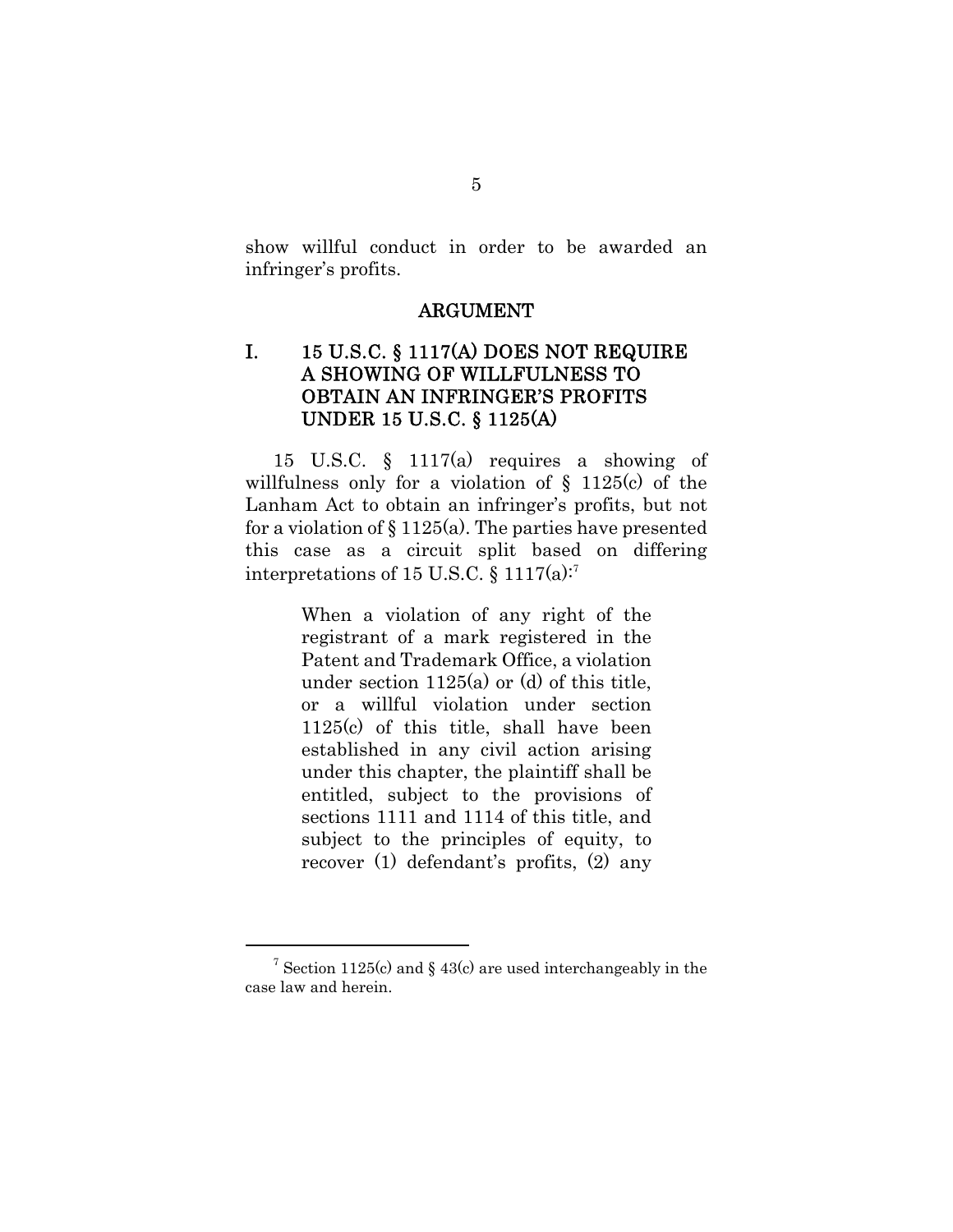damages sustained by the plaintiff, and  $(3)$  the costs of the action  $\dots$ .

15 U.S.C. § 1117(a).

On its face, the statute itself leads to a single conclusion: to obtain an infringer's profits under §  $1117(a)$ , a plaintiff is not required to show a willful violation of §§ 1125(a) and (d). However, § 1125(c) does require a "willful violation" to obtain damages or the infringer's profits. Adding a willfulness requirement for  $\S$  1125(a)—nowhere to be found in the statute directly contradicts this Court's rules for statutory interpretation, and rewrites the statute.

It is well settled that [courts] cannot rewrite a statute to be what it is not. "[A]lthough this Court will often strain to construe legislation so as to save it against constitutional attack, it must not and will not carry this to the point of perverting the purpose of a statute . . . or judicially rewriting it." Commodity Futures Trading Comm'n v. Schor, 478 U. S. 833, 841 (1986) (citations omitted). Similarly here, the Court should not interpret Section 1117(a) as requiring a showing of willfulness in order to obtain an infringer's profits under Section 1125(a), when this is not what the statute says.

This Court should find that the Courts of Appeals in the First, Second, Eighth, Ninth, Tenth and District of Columbia Circuits are incorrect in creating an additional requirement in § 1117(a) that was not expressly enacted or intended by Congress. Section 1117(a) should be interpreted based on its plain meaning, history, and related statutes, which lead to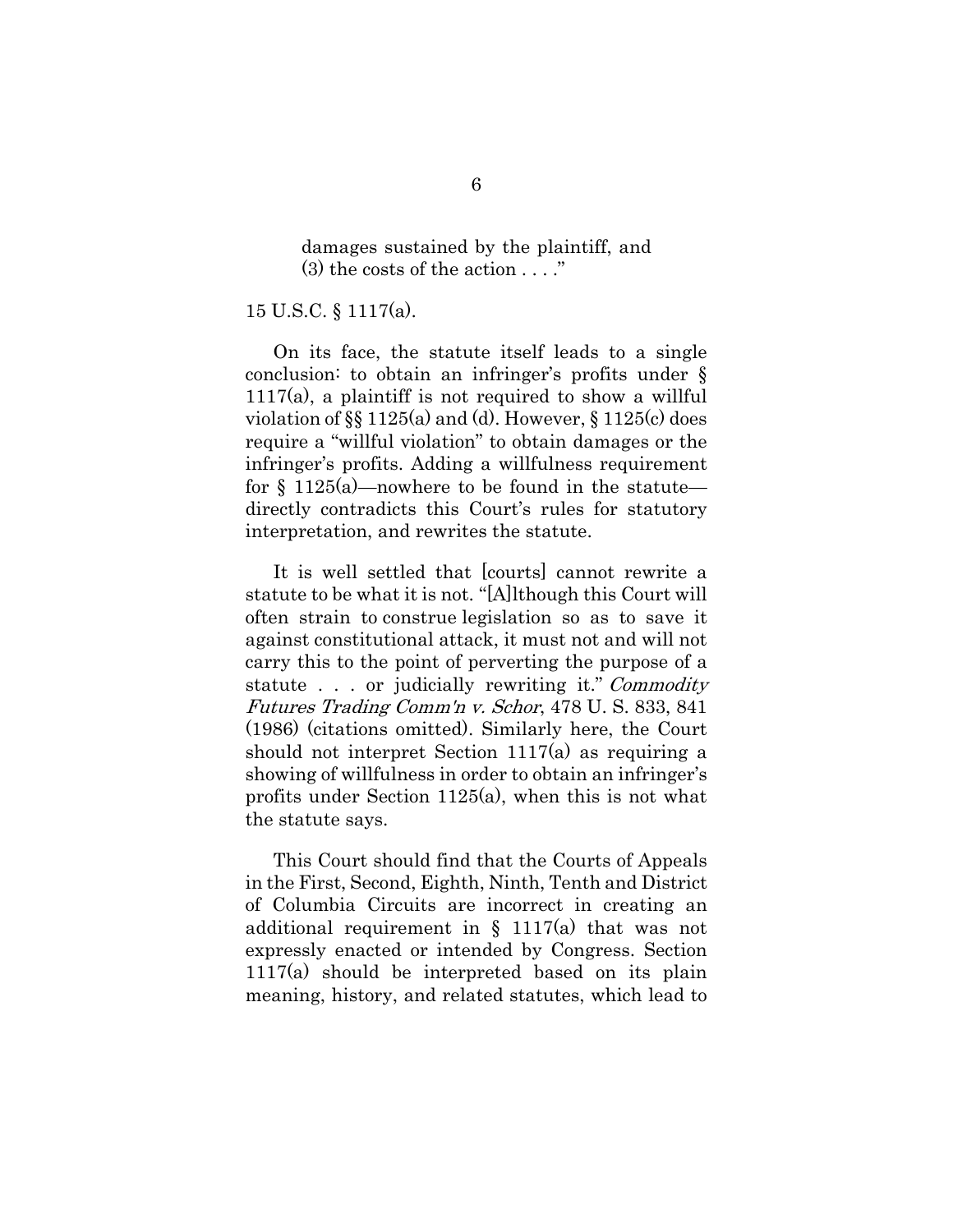the conclusion that willfulness is not a prerequisite to an award of profits for a violation of § 1125(a).

The Court should reverse the Federal Circuit's decision because: (1) the plain language of Section 1117(a) shows that willfulness is not a requirement to obtain an infringer's profits under § 1125(a); (2) rules for statutory interpretation and the legislative history of § 1117(a) show that willfulness is not required; and (3) the structure of the dilution statute shows a willfulness requirement is found only in § 1125(c), not in § 1125(a). Equitable principles and § 1117(a)'s legislative history are defeated when the statute is read to require a willfulness finding for an award of an infringer's profits under § 1125(a).

For the foregoing and following reasons, IPLAC respectfully urges this Court to reverse the Federal Circuit's application of the incorrect law of the Second Circuit, and hold that 15 U.S.C. § 1117(a) does not require a finding of willfulness for an award of a trademark infringer's profits under 15 U.S.C. § 1125(a).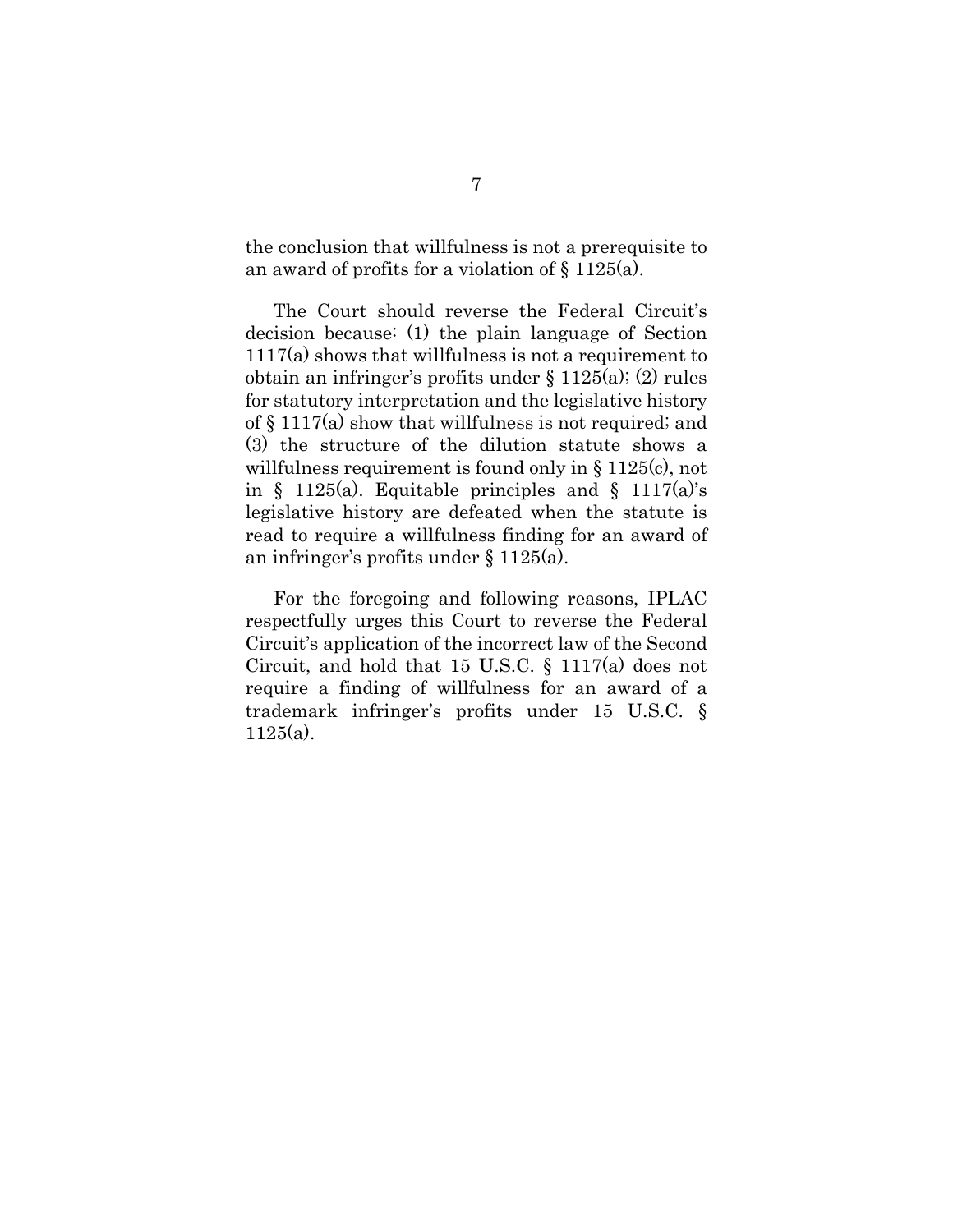A. The plain language of  $\S 1117(a)$  shows that willful infringement is not required to obtain an award of profits for a violation of  $\S 1125(a)^8$ 

This Court has long held that "words are to be given the meaning that proper grammar and usage would assign them . . . the rules of grammar govern . . . statutory interpretation unless they contradict legislative intent or purpose."9 Nielsen v. Preap, 139 S. Ct. 954, 965 (2019) (internal quotations and citations omitted).

> [The Court's] objective . . . is to ascertain the congressional intent and give effect to the legislative will . . . [a] basic canon of statutory construction is that words should be interpreted as taking their ordinary and plain meaning. Although in interpretation of statutory language reference should first be made to the plain and literal meaning of the words,

See generally NEW HART'S RULES: THE OXFORD STYLE GUIDE (Oxford U. Press, 2nd ed. 2014); THE ASSOCIATED PRESS STYLEBOOK (Associated Press, 2019); MERRIAM-WEBSTER (1828), https://www.merriam-webster.com/; BRYAN A. GARNER, GARNER'S MODERN AMERICAN USAGE (Oxford U. Press, 4th ed. 2016).

<sup>&</sup>lt;sup>9</sup> Syntax is the umbrella term covering every element discussed in this section, including grammar. For purposes of clarity, the term grammar, as used in case law, shall be used throughout, though some elements are not grammatical in nature.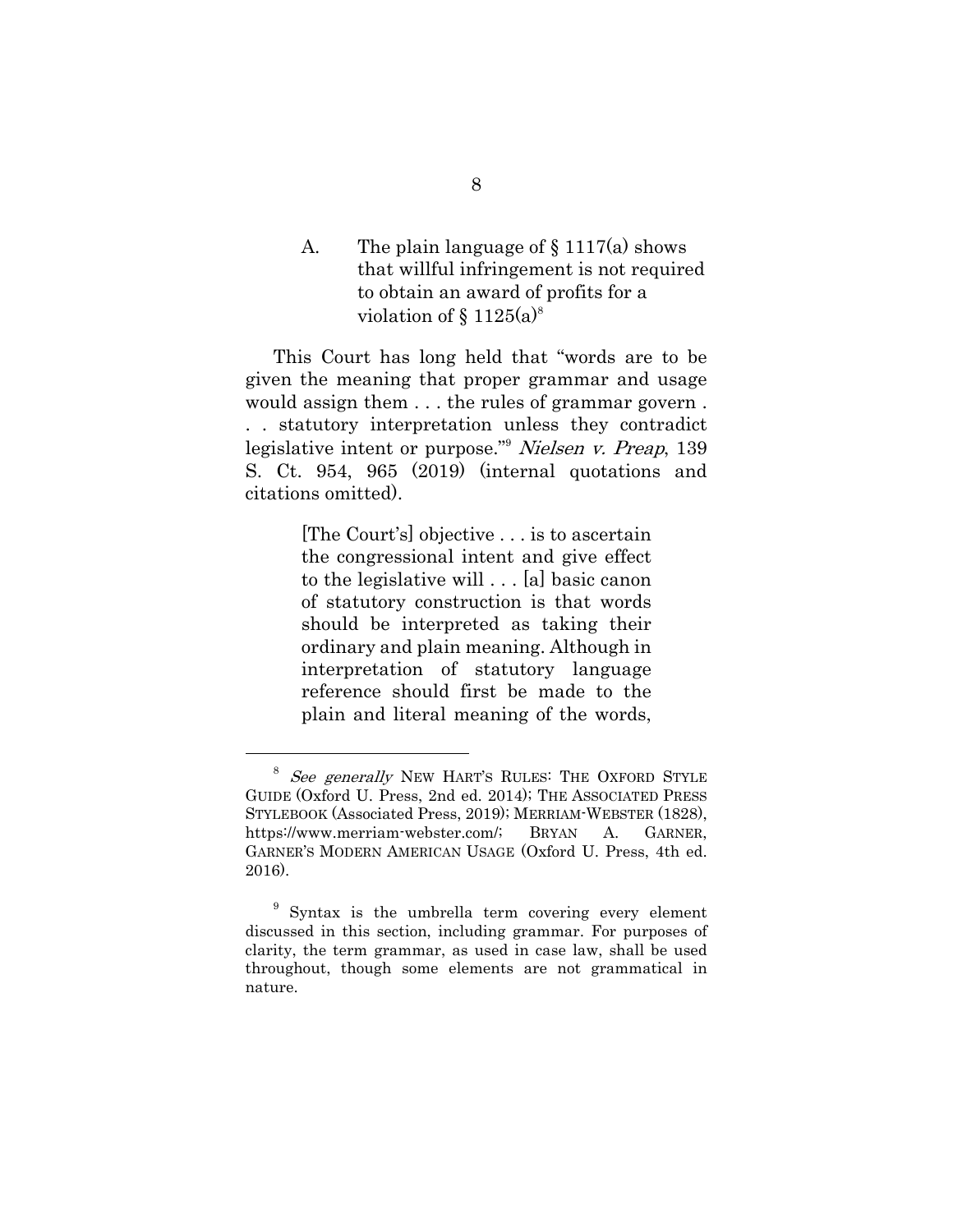the overriding duty of a court is to give effect to the intent of the legislature. A statute should ordinarily be interpreted according to its plain language, unless a clear contrary legislative intention is shown.

Bruce v. First Fed. Sav. & Loan Ass'n., 837 F.2d 712, 714 (5th Cir. 1988) (quoting Philbrook v. Glodgett, 421 U.S. 707, 713 (1975)), superseded by statute on other grounds (internal quotations omitted).

The relevant section is composed of two distinct dependent clauses: (1) "a violation under section  $1125(a)$  or (d) of this title," and  $(2)$  "a willful violation under section  $1125(c)$  of this title." 15 U.S.C. § 1117(a) (2008). Dependent clauses are phrases that cannot stand on their own as sentences and do not contain a complete thought; but, they may express distinct and separate ideas. Identifying Independent and Dependant Clauses, PURDUE UNIVERSITY ONLINE WRITING LAB, available at https://owl.purdue.edu/owl/general\_writing/punctuati on/independent\_and\_dependent\_clauses/index.html (last visited Sept. 5, 2019). The first dependent clause, "a violation of  $1125(a)$  or (d)," neither includes nor conveys instructions about willfulness. 15 U.S.C. §  $1117(a)$ .

The second dependent clause begins with the conjunction "or." This means that  $\S 1117(a)$  can only result in one of two courses of action: (1) "a violation under section  $1125(a)$  or (d) of this title, *or* a willful violation under section 1125(c) of this title." 15 U.S.C.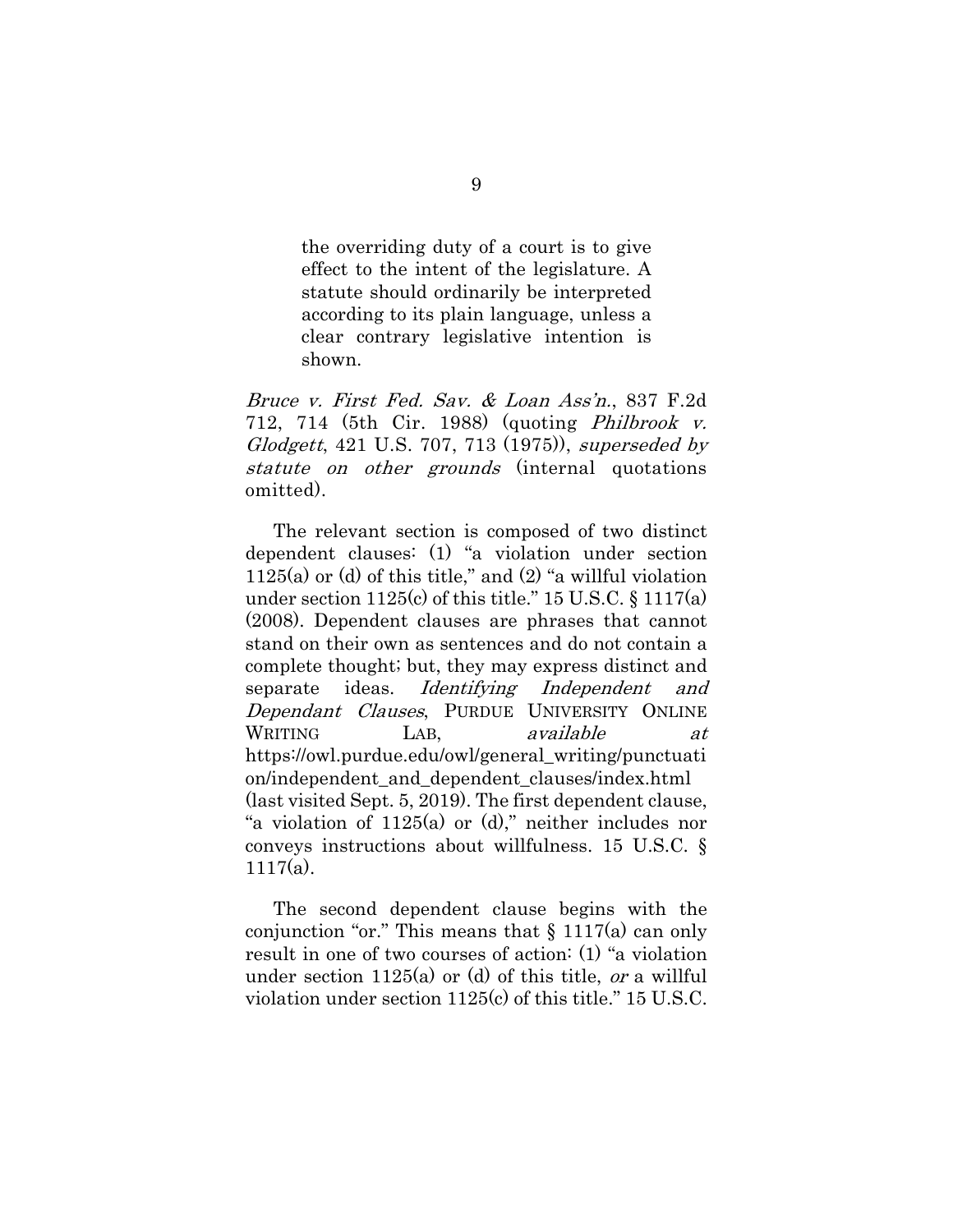$\S$  1117(a) (emphasis added); Or, CAMBRIDGE DICTIONARY (2019), *avalaible at* https://dictionary.cambridge.org/us/grammar/britishgrammar/linking-words-and-expressions/or. In order to award defendant's profits, one of two options occurs. First,  $\S$  1125(a) or (d) can be violated. Second,  $\S$ 1125(c) is violated.

Further, although "willful" is featured within the sentence, its presence is limited to the second dependent clause. Dependent clauses are two separate ideas: applying "willful" to the first, when it was not written into that portion of the statute, defeats the strategic purpose of having distinct clauses within a sentence. See Identifying Independent and Dependant Clauses, supra.

Under rules of statutory interpretation, courts must apply traditional rules of grammar; if they create a singular result, the statutory language is interpreted at face value. United States v. Palmer, 16 U.S. 610, 637 (1818). Courts are also to assume that Congress says what it means and means what it says. Rubin v. United States, 449 U.S. 424, 430 (1981). Extending beyond this mandate oversteps into the legislature's territory. National Ass'n of Mfrs. v. DOD, 138 S. Ct. 617, 629 (2018) (holding that "those are not the words that Congress wrote, and this Court is not free to rewrite the statute to [a party's] liking . . . . Our constitutional structure does not permit this Court to rewrite the statute that Congress has enacted.") (internal quotations and citations omitted); see also United States v. Thirty-Seven (37) Photographs, 402 U.S. 363, 386 (1971) (Justice Black, H., dissenting) (stating that "we specifically declined to attempt to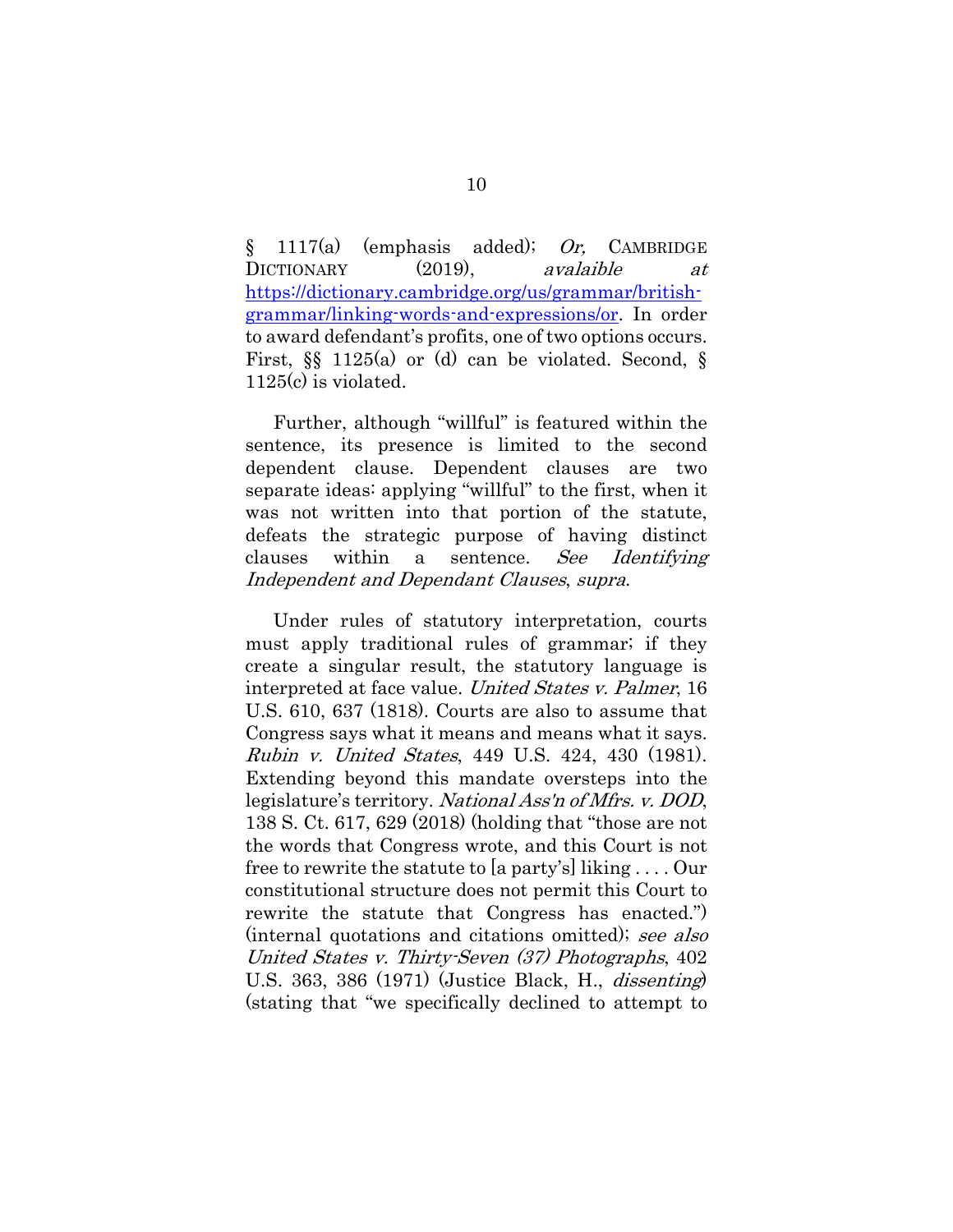save a federal obscenity mail-blocking statute by redrafting it. The Court there plainly declared: 'it is for Congress, not this Court, to rewrite the statute.'") (quoting Blount v. Rizzi, 400 U.S. 410 (1971)).

This Court has instructed that the inquiry into applicability of a statute must end "[if it is] clear and unambiguous and plainly expresses the legislative intent" and that "the court will enforce the plain meaning without resort to interpretation." Ashworth v. Albers Med., Inc., 395 F. Supp. 2d 395, 405 (S.D. W. Va. 2005); see also Connecticut Nat'l Bank v. Germain, 503 U.S. 249, 253-54 (1992) ("We have stated time and again that courts must presume that a legislature says in a statute what it means and means in a statute what it says there. When the words of a statute are unambiguous, then, this first canon is also the last: judicial inquiry is complete") (quoting Rubin, 449 U.S. at 430). For the foregoing reasons, IPLAC requests that this Court apply standard grammatical rules to  $\S 1117(a)$  and find that it does not require a plaintiff to show willfulness in order to obtain defendant's profits upon a showing of liability under § 1125(a).

B. The statutory interpretation and legislative history of  $\S 1117(a)$  show that Congress did not intend that plaintiffs must show willful infringement to recover an infringer's profits under § 1125(a)

The plain and ordinary language of  $\S 1117(a)$  can only mean that willfulness is not a requirement in order to obtain a trademark infringer's profits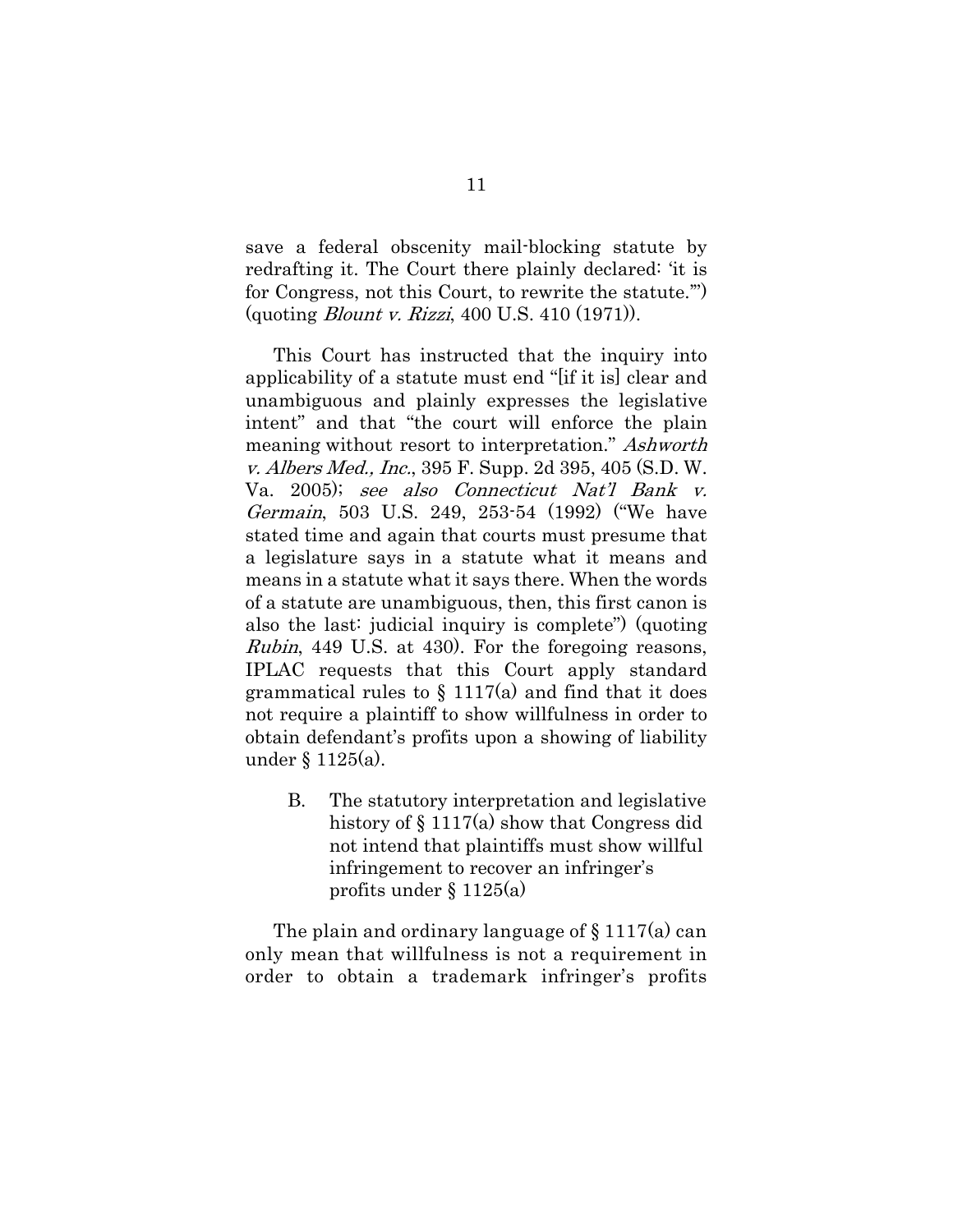under § 1125(a). This conclusion is unchanged upon examination of the legislative history of § 1117(a).

This Court has stated that congressional intent is the second hallmark of statutory interpretation: "[w]e look first, of course, to the statutory language, particularly to the provisions made therein for enforcement and relief. Then we review the legislative history and other traditional aids of statutory interpretation to determine congressional intent." Middlesex Cty. Sewerage Auth. v. National Sea Clammers Ass'n, 453 U.S. 1, 13 (1981); see also Elliott v. Adm'r, Animal & Plant Health Inspection Serv., 990 F.2d 140, 144 (4th Cir. 1993) ("When we review . . . a statute which is not plain on its face, we look first to the intent of Congress."); Bruce, 837 F.2d at 714 ("Although in interpretation of statutory language reference should first be made to the plain and literal meaning of the words, the overriding duty of a court is to give effect to the intent of the legislature"). Courts may not speculate about the meaning of a statute, if the meaning is plain on its face. Carter v. United States, 530 U.S. 255, 272 (2000) (holding that "our inquiry focuses on an analysis of the textual product of Congress' efforts, not on speculation as to the internal thought processes of its Members.")

Section 43(a) of the Lanham Act has never explicitly required a plaintiff to prove willfulness to be awarded an infringer's profits. Nothing in the legislative history of the Act or its subsequent iterations leading to the 1999 Amendment made any mention of a distinct willfulness requirement or intent that courts apply one. A requirement of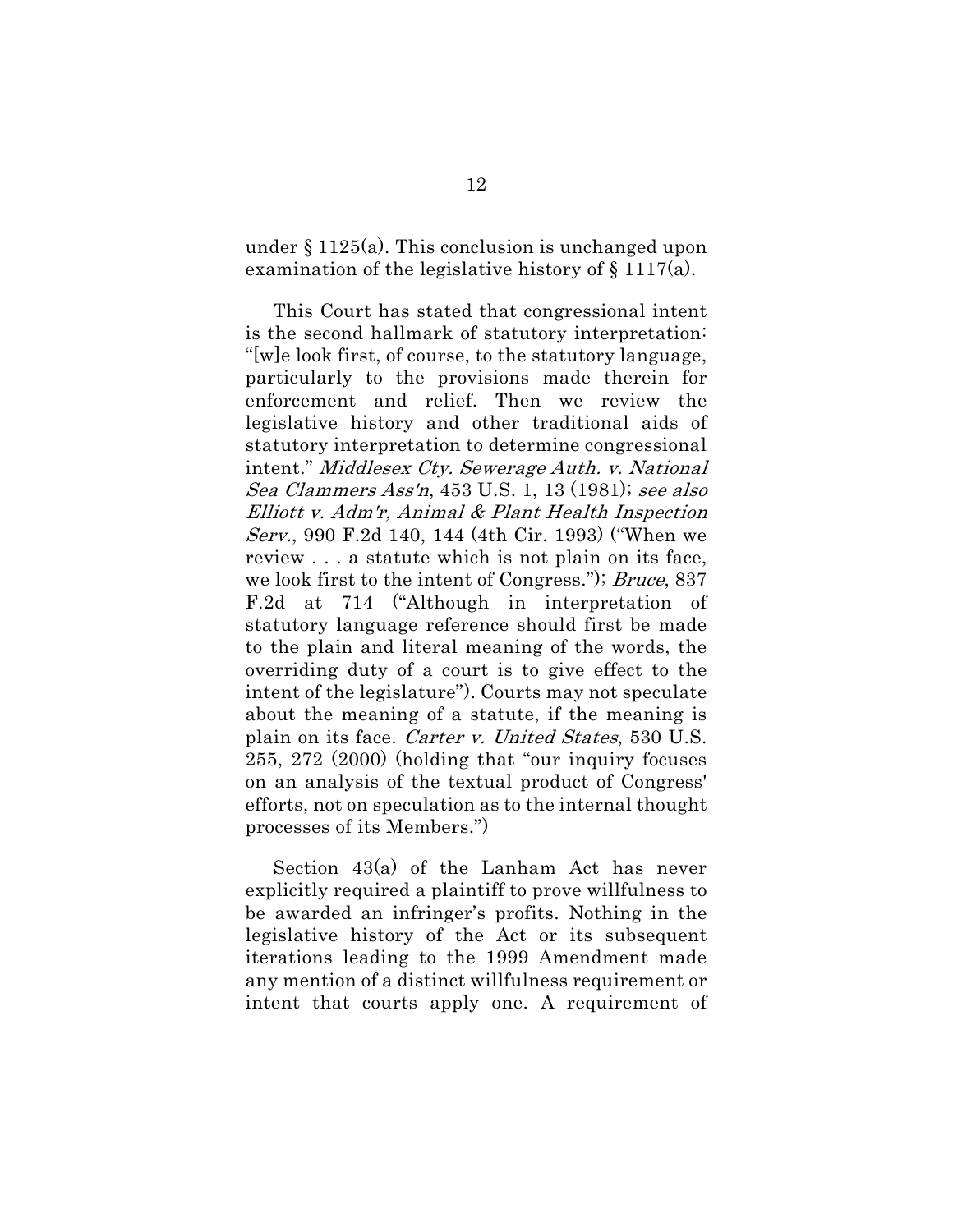willfulness to obtain an infringer's profits under § 1125(a) is a judicially created rule, unsupported by any explicit statute or interpretation of congressional intent.

In 1999, to resolve confusion resulting from the Federal Trademark Dilution Act, Congress amended  $\S 1117(a)$  by striking "or a violation under section  $43(a)$ ," and inserting "a violation under section 43(a), or a willful violation under section 43(c)." 15 U.S.C. § 1117(a). Elsewhere, Congress simply added language. But, in this particular spot, they deleted language, and replaced it with the same phrase and an additional phrase requiring a finding of willfulness for a different portion of the statute. This shows Congress' intent that willfulness only be required for  $\S$  43(c), and not for  $\S$  43(a). To speculate other grounds of applicability casts aside congressional intent and distorts the "established rule of statutory interpretation [that] cannot be overcome by judicial speculation." *Bilski* v. Kappos, 561 U.S. 593, 608 (2010).

The Federal Circuit, applying Second Circuit case law, has concluded that the methodology of the 1999 Amendment of § 1117(a) means nothing. Romag Fasteners, Inc. v. Fossil, Inc., 817 F.3d 782 (Fed. Cir. 2016). Read broadly, this line of cases states that unless Congress explicitly prohibits courts from applying a willfulness standard, then the statute must require willfulness. International Star Class Yacht Racing Ass'n v. Tommy Hilfiger U.S.A., Inc., 80 F.3d 749 (2d Cir. 1996); George Basch Co. v. Blue Coral, Inc., 968 F.2d 1532, 1537 (2d Cir. 1992). This does not follow and suggests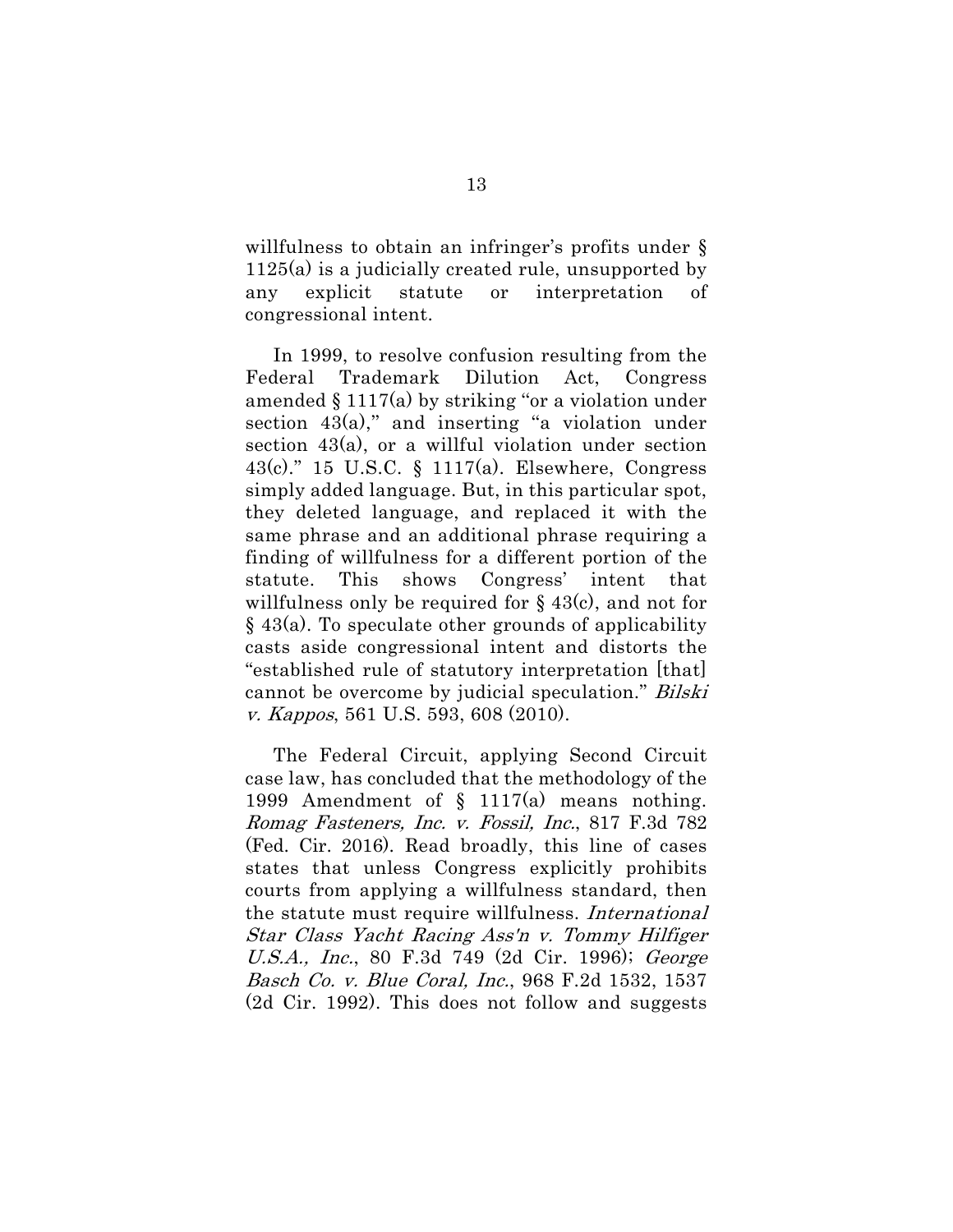that these courts are telling Congress how it must legislate. This Court has long held that "[w]here Congress has not seen fit to provide for a higher [standard] and has set a definite [standard] that governs this litigation, the courts may not legislate to the contrary." Kaiser Aluminum & Chem. Corp. v. Bonjorno, 494 U.S. 827, 840 (1990). "It is the job of Congress and not the judiciary to remedy possible imperfections in a comprehensive statutory framework. This principle is all the more compelling since Congress is making active attempts to redraw the lines . . . " Gaspard v. United States, 713 F.2d 1097, 1103 n.13 (5th Cir. 1983). In this case, Congress distinctly drew bright lines for obtaining damages. However, on the issue presented here, some circuits have seen fit to either "remedy" perceived imperfections in the statue, or silently acquiesce to these "remedies."

Likewise, the argument that the status quo before the amendment can continue due to a lack of explicit congressional intent about the statutory language is wrong. Not only because of the foregoing argument, but because this Court emphasizes that:

> [O]ur observations on the acquiescence doctrine indicate its limitations as an expression of congressional intent. "It does not follow . . . that Congress' failure to overturn a statutory precedent is reason for this Court to adhere to it. It is 'impossible to assert with any degree of assurance that congressional failure to act represents affirmative congressional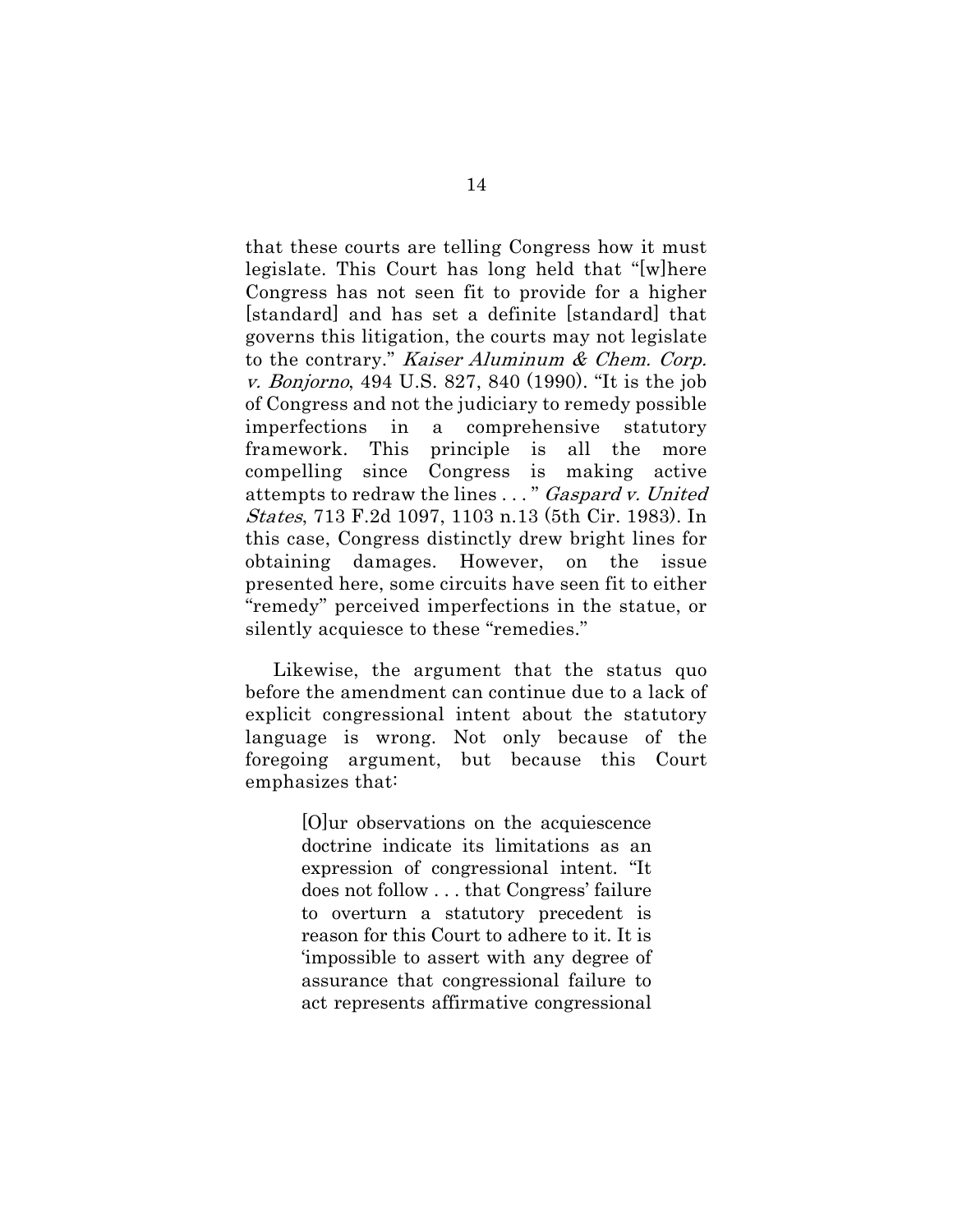approval of the [courts'] statutory interpretation . . . . Congressional inaction cannot amend a duly enacted statute.'"

Central Bank of Denver, N.A. v. First Interstate Bank of Denver, N.A., 511 U.S. 164, 186 (1994) (internal quotations and citations omitted).

Even if congressional intent were silent, this Court holds that "such silence, while permitting an inference that Congress intended to apply ordinary background . . . principles, cannot show that it intended to apply an unusual modification of those rules. This Court has applied unusually strict rules only where Congress has specified that such was its intent." Meyer v. Holley, 537 U.S. 280, 281 (2003) (emphasis added). This Court should stand by the well-settled precedent that "interpretation [that] attempts to divine congressional intent from congressional silence [is] an enterprise of limited utility that offers a fragile foundation for statutory interpretation." See Polar Bear Prods. v. Timex Corp., 384 F.3d 700, 717-718 (9th Cir. 2004).

Considering the foregoing, "[s]imply declaring [violations of  $\S$  1125(a) to require willfulness to obtain defendant's profits] is a semantic sleight of hand that avoids the real question of statutory interpretation and congressional intent." See United States v. Corey, 232 F.3d 1166, 1188 (9th Cir. 2000). "The judiciary is the final authority on issues of statutory construction and must reject . . . constructions which are contrary to clear congressional intent." Chevron, U.S.A., Inc. v.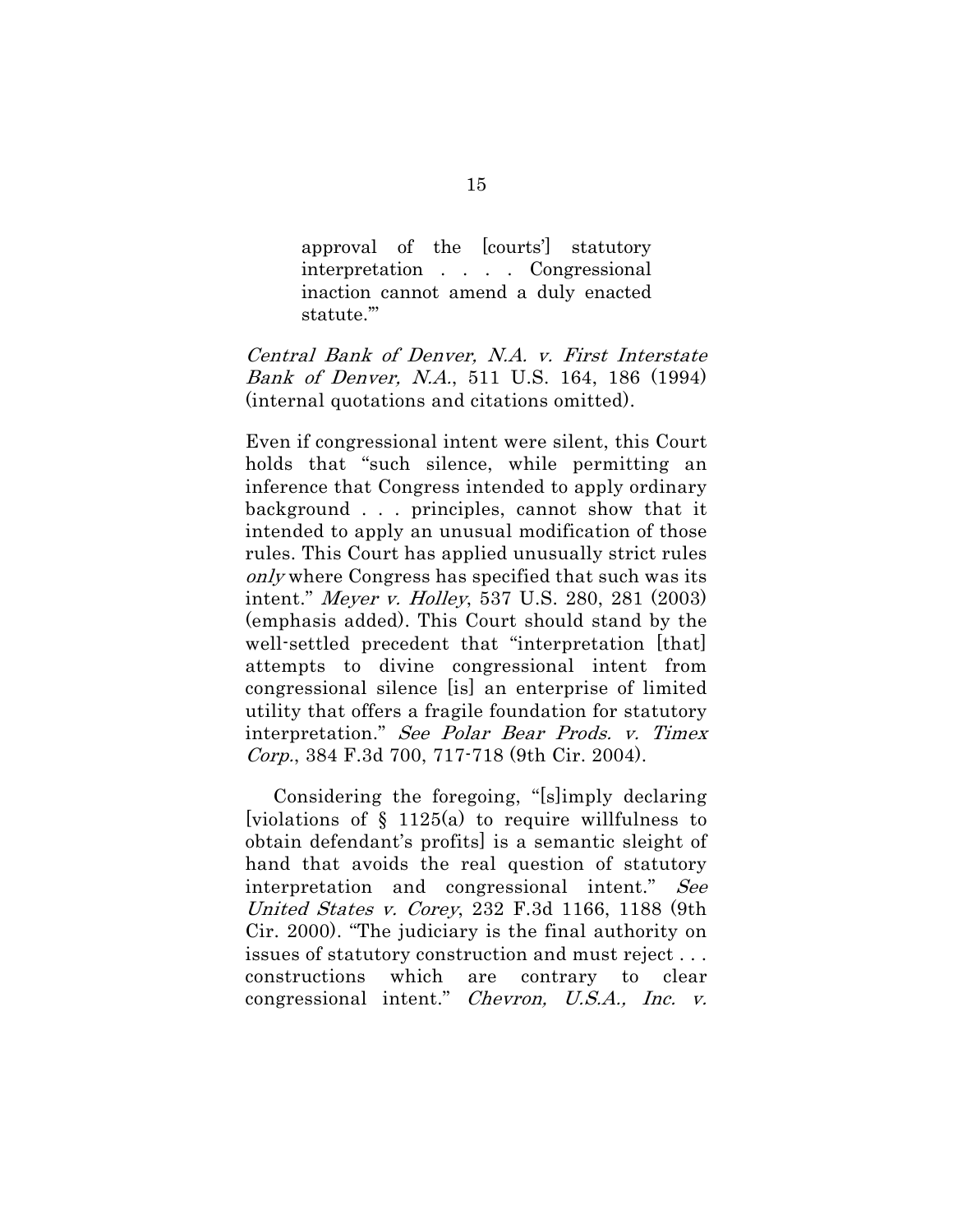NRDC, Inc., 467 U.S. 837, 843 n.9 (1984). The legislative history and language of  $\S$  1117(a) show no indication that Congress considered adding a willfulness requirement for obtaining an infringer's profits under § 1125(a). Instead, § 1117(a) indicates that Congress intended only to require willfulness under § 1125(c). Even if the congressional silence argument is entertained, "[t]he suggestion that this Court can, in some cases, better divine Congress' will ... by listening to congressional silence than to a clear legislative statement substitutes telepathy for statutory interpretation." Hilton v. South Carolina Pub. Rys. Comm'n, 502 U.S. 197, 211 (1991). For the foregoing reasons, IPLAC respectfully requests that this Court reverse the Federal Circuit by finding that  $\S 1117(a)$  cannot be interpreted to require willfulness for an award of an infringer's profits under § 1125(a).

C. The Federal Trademark Dilution Act and the 1999 Amendment show why  $\S 1117(a)$ does not require willful infringement to obtain an award of an infringer's profits under § 1125(a)

The structure of the Federal Trademark Dilution Act serves as an explanation for the differing standards to obtain defendant's profits. The dilution statute, as written, provides for equitable rather than monetary recovery:

> Subject to the principles of equity, the owner of a famous mark that is distinctive, inherently or through acquired distinctiveness, shall be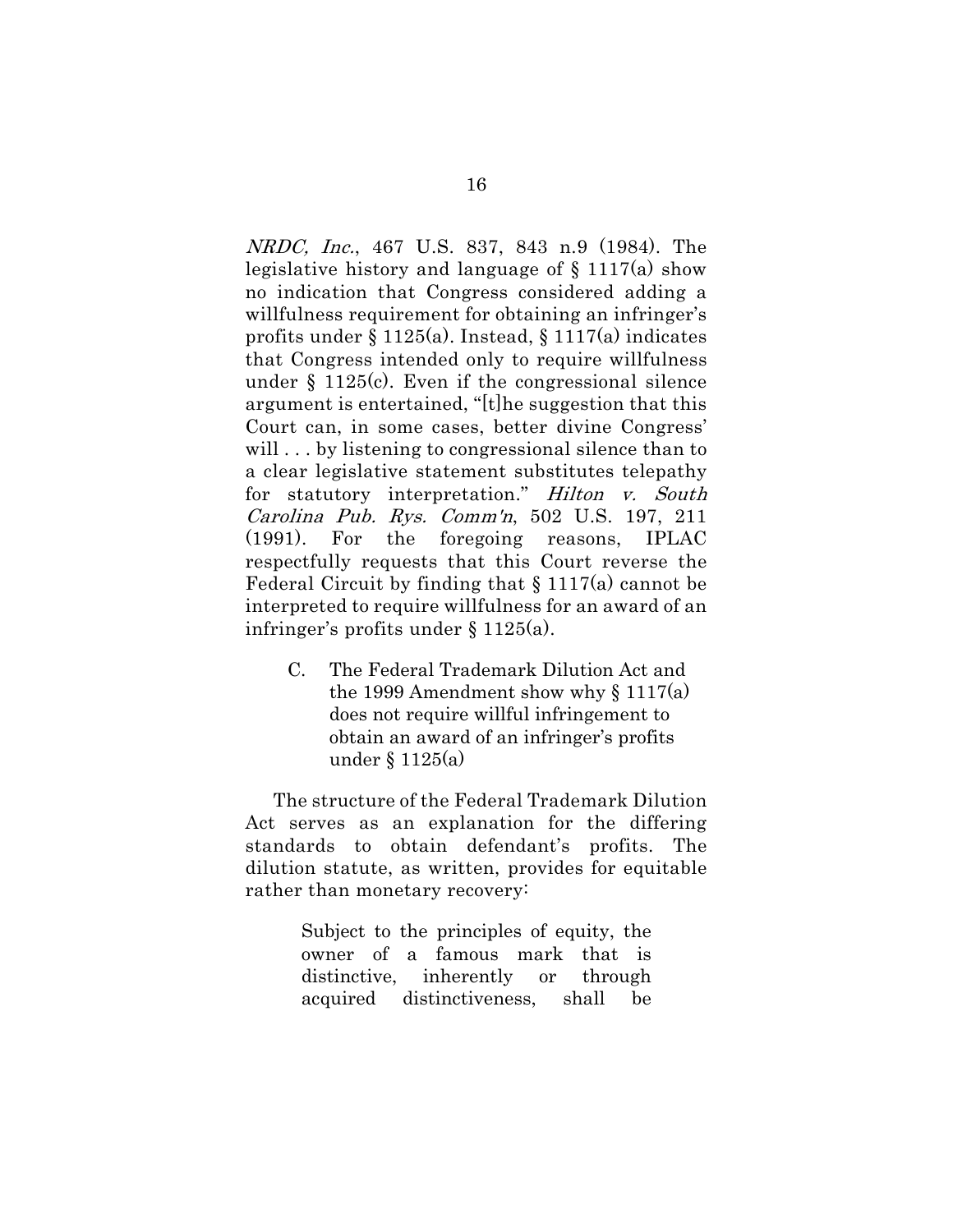entitled to an injunction against another person who, at any time after the owner's mark has become famous, commences use of a mark or trade name in commerce that is likely to cause dilution by blurring or dilution by tarnishment of the famous mark, regardless of the presence or absence of actual or likely confusion, of competition, or of actual economic injury.

. . .

In an action brought under this subsection, the owner of the famous mark shall be entitled to injunctive relief as set forth in section 1116 of this title. The owner of the famous mark shall also be entitled to the remedies set forth in sections 1117(a) and 1118 of this title, subject to the discretion of the court and the principles of equity if—

. . .

 (B) in a claim arising under this subsection—

(i) by reason of dilution by blurring, the person against whom the injunction is sought *willfully intended* to trade on the recognition of the famous mark; or

(ii) by reason of dilution by tarnishment, the person against whom the injunction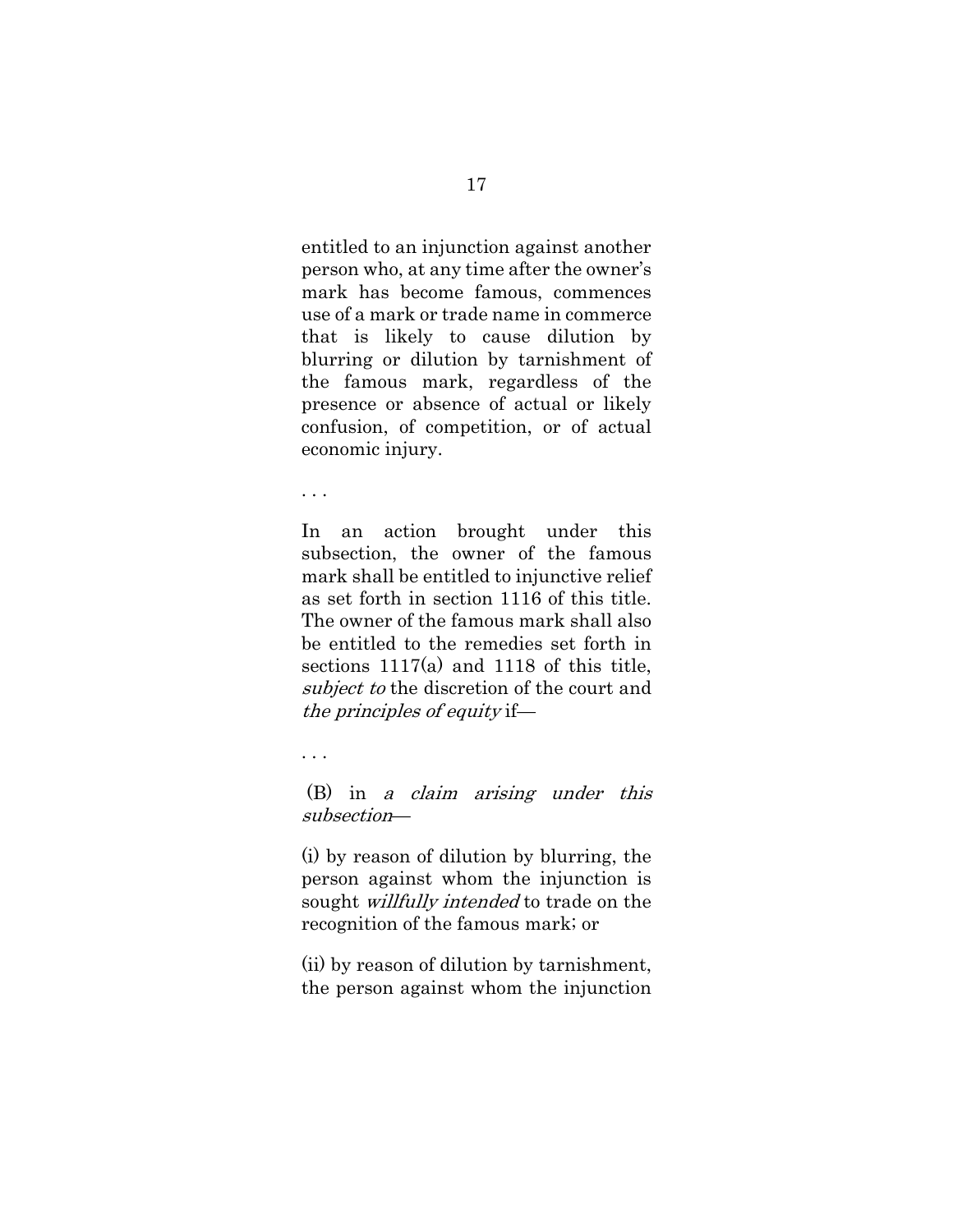is sought *willfully intended* to harm the reputation of the famous mark.

15 U.S.C. § 1125(c) (emphasis added).

When enacted in 1996, § 1125(c) caused confusion, because  $\S$  1125(a), a separate cause of action in the statute, did not mention available remedies. In implementing the Federal Trademark Dilution Act, Congress specifically and intentionally enacted a statute for which an injunction was the primary and only remedy available for a standard, non-willful showing of dilution. Monetary remedies would only be available upon a finding of willfulness and violation of the statute, because stopping dilution of the mark was the primary objective of the statute:

> [D]ilution [is] a whittling away of a famous trademark's reputation to the point that its identity is lost forever . . . [w]hether it is to prevent the whittling away of a famous mark's selling power or to quarantine an infection before it spreads or to stop subsequent uses that blur the distinctiveness of a famous mark, the idea is the same. Dilution is often a slow and not so easily measured process that, if not halted in its incipiency, will damage beyond repair the reputation of the mark and all the important qualities—such as safety, quality, and reliability—that are associated with that mark by consumers.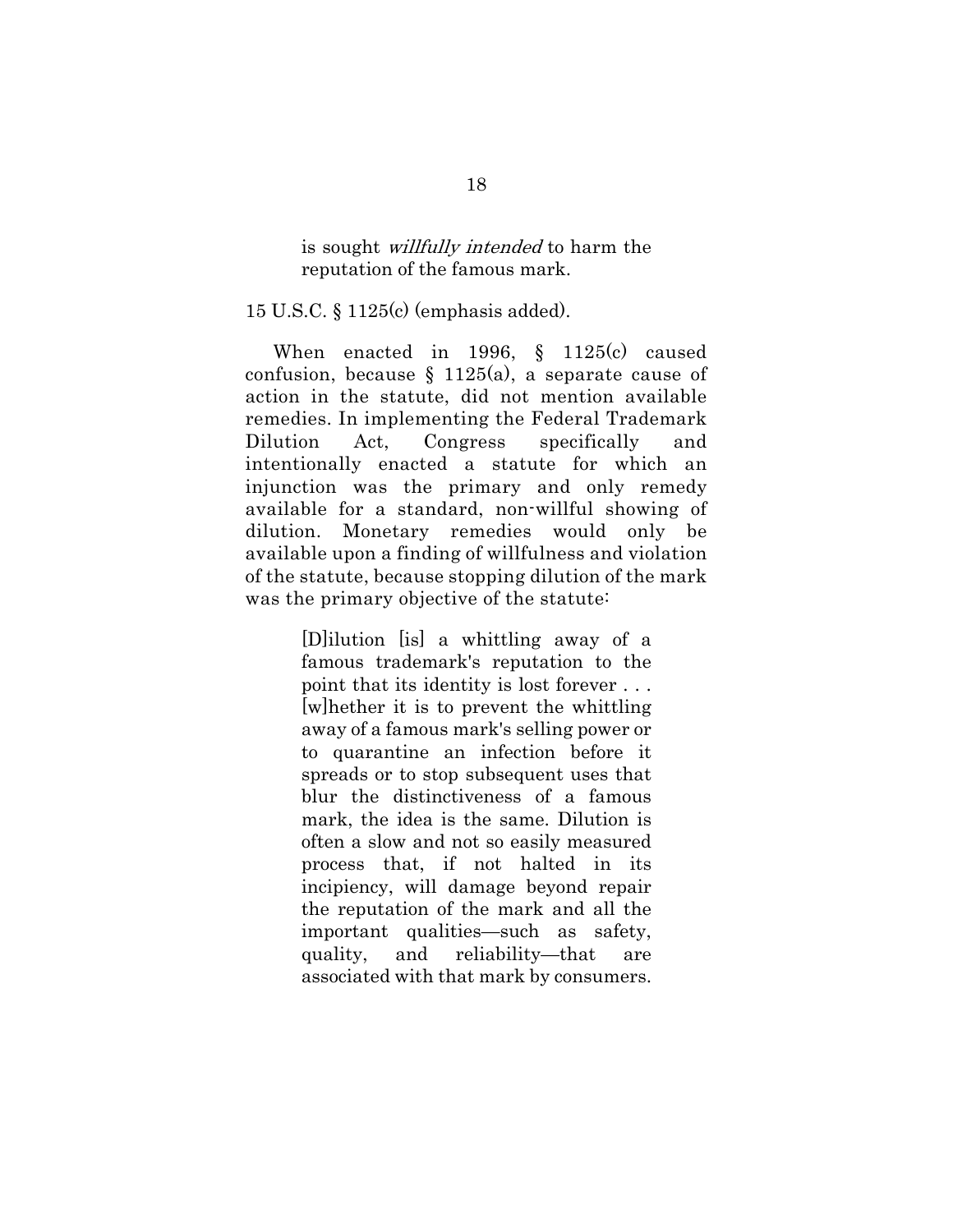H.R. Rep No. 107–53, at 15-16 (2004).

An injunction stops the "whittling away." Id. This goal is explicity reflected in the text of § 1125(c): " $\dots$  the owner of a famous mark  $\dots$  shall be entitled to an injunction against another person who . . . commences use of a mark or trade name in commerce that is likely to cause dilution . . . ." 15 U.S.C. § 1125(c). "[T]he measure is referred to as a protective measure, something that is meant to prevent harm before it occurs. For this reason, Congress specified that injunctive relief would be the primary remedy afforded in dilution cases." H.R. Rep. No. 107–53, supra.

Congress wrote that monetary damages were to be a secondary consideration in the dilution statute. The purpose of a dilution statute was to *stop* parties from "whittling away" at a famous mark, not to create a cause of action to recover from harmful actions. Id. The dilution statute implies that parties should sue for the base purpose of stopping the diluting activity. If the action is especially grievous, i.e., willful trademark infringement, only then are monetary damages available. This is written into both the direct text of  $\S$  1125(c), and the amended text of  $\S$  1117(a) to ensure consistency of the willfulness requirement for montary damages under § 1125(c) throughout the Lanham Act and avoid confusion. Section 1125(c) explicitly provides injunctive relief as the default relief in the first paragraph and only allows monetary damages for willful trademark dilution. 15 U.S.C. § 1125(c).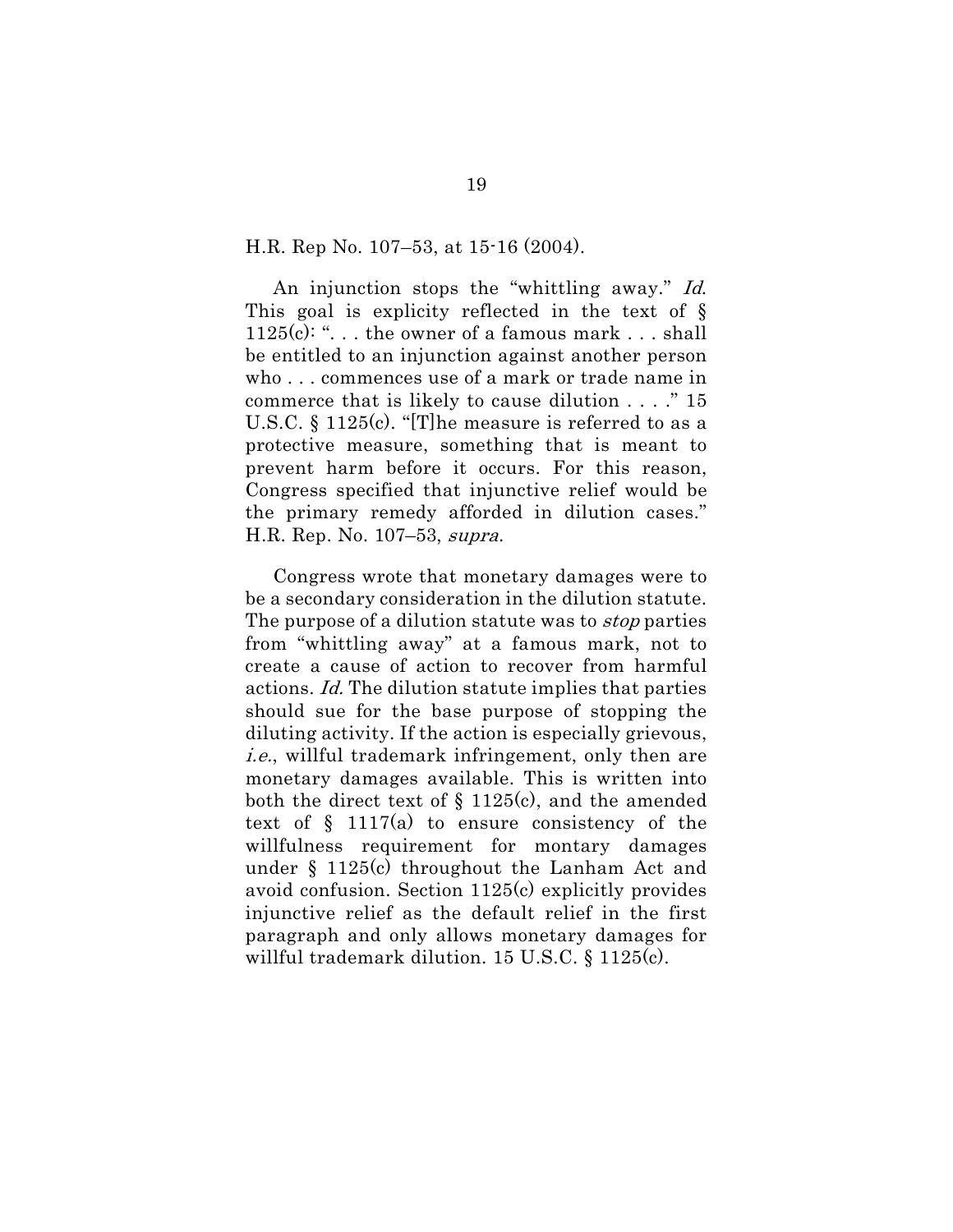Moreover, the structure of  $\S 1125(a)$  provides no limitations on the types of damages that can be recovered. Section 1125(a) is designed to compensate injured parties and protect the public from false or misleading acts or designations that have caused damages. Therefore, § 1125(a) is not meant to only provide a remedy for trademark owners; instead, it is meant to provide a remedy to parties injured by trademark infringement:

> Any person who, on or in connection with any goods or services, or any container for goods, uses in commerce any word, term, name, symbol, or device, or any combination thereof, or any false designation of origin, false or misleading description of fact, or false or misleading representation of fact

. . .

shall be liable in a civil action by any person who believes that he or she is or is likely to be damaged by such act.

15 U.S.C. § 1125(a) (emphasis added).

Where  $\S 1125(c)$  is designed to *stop* an infringer from diluting a plaintiff's mark,  $\S$  1125(a) is designed to make victims, of false or misleading designations made in conjunction with a mark, *whole*. Victims under  $\S$  1125(a) could not be made whole solely with an injunction.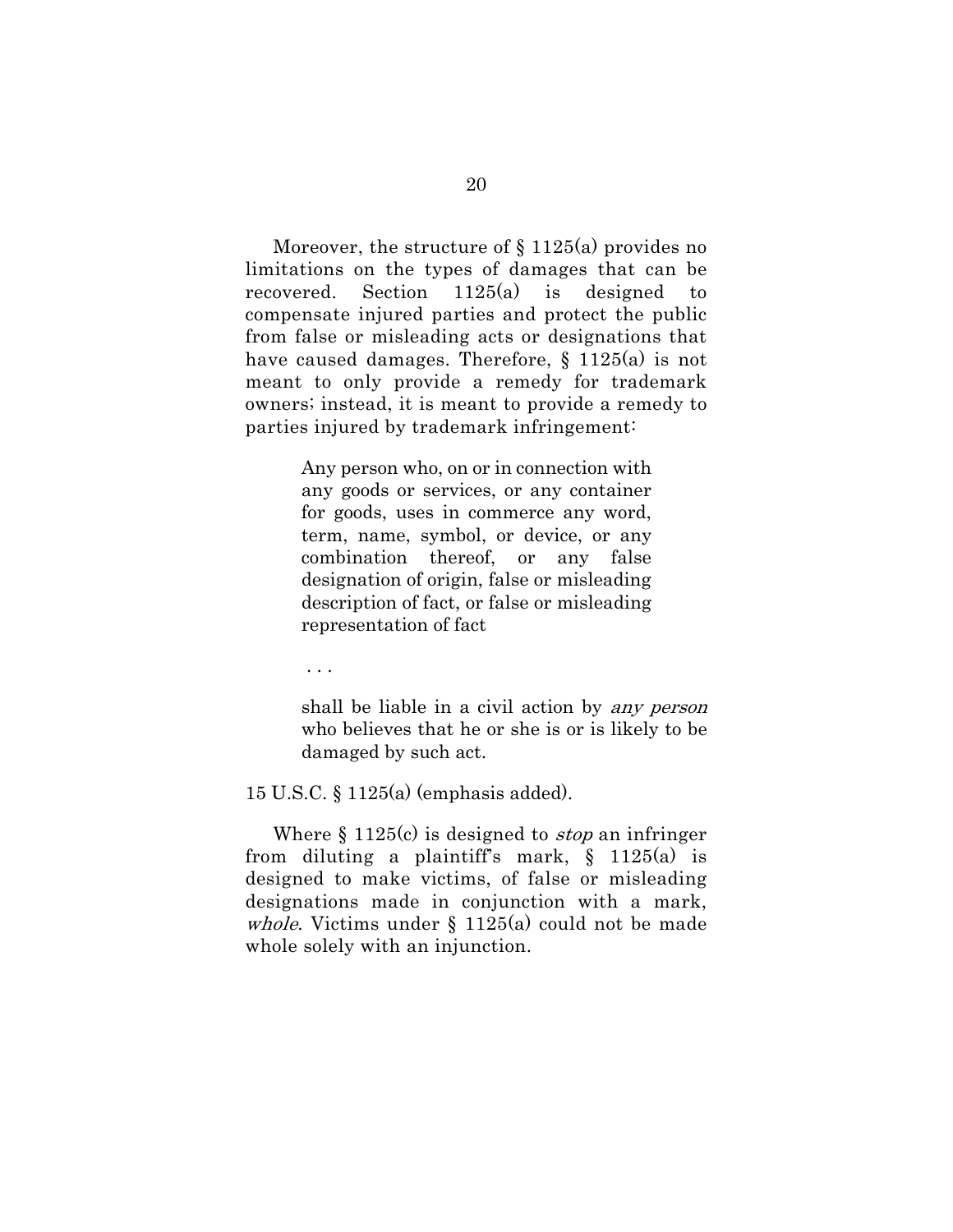Further, the Federal Trademark Dilution Act failed to add  $\S$  1125(c) to the Lanham Act remedies section under  $\S 1117(a)$ . In the 1999 Amendment, Congress emphasized that "[s]ection three seeks to clarify that in passing the Dilution Act, Congress did intend to allow for injunctive relief and/or damages against a defendant found to have willfully intended to engage in commercial activity that would cause dilution of a famous trademark." H.R. Rep. No. 106-250, at 6 (1999) (emphasis added).

Section 1125(c), in purpose and enactment, is not related to § 1125(a). In 1999, Congress deleted the damages language pertaining to  $\S$  1125(a), in  $\S$ 1117(a), replacing it with the nearly the same language—that did not require willfulness—and added § 1125(c) with its explicit willfulness requirement, first found in  $\S$  1125(c)(5)(B). As a result, Congress provided an explicit basis and intent for willfulness under § 1125(c), and, consequently,  $\S 1117(a)$ . No similar basis and intent exists for a willfulness requirement under § 1125(a).

This Court has long held to a standard of deferrence to congressional intent: "[C]onstruction of [a] statute is entitled to judicial deference unless there are compelling indications that it is wrong." CBS v. FCC, 453 U.S. 367, 390 (1981) (internal quotations omitted). It is Congress who chooses how to write the statutes, not the courts. Michigan v. Bay Mills Indian Cmty., 572 U.S. 782, 794 (2014) ("[R]ejecting a similar argument that a statutory anomaly . . . made not a whit of sense, we explained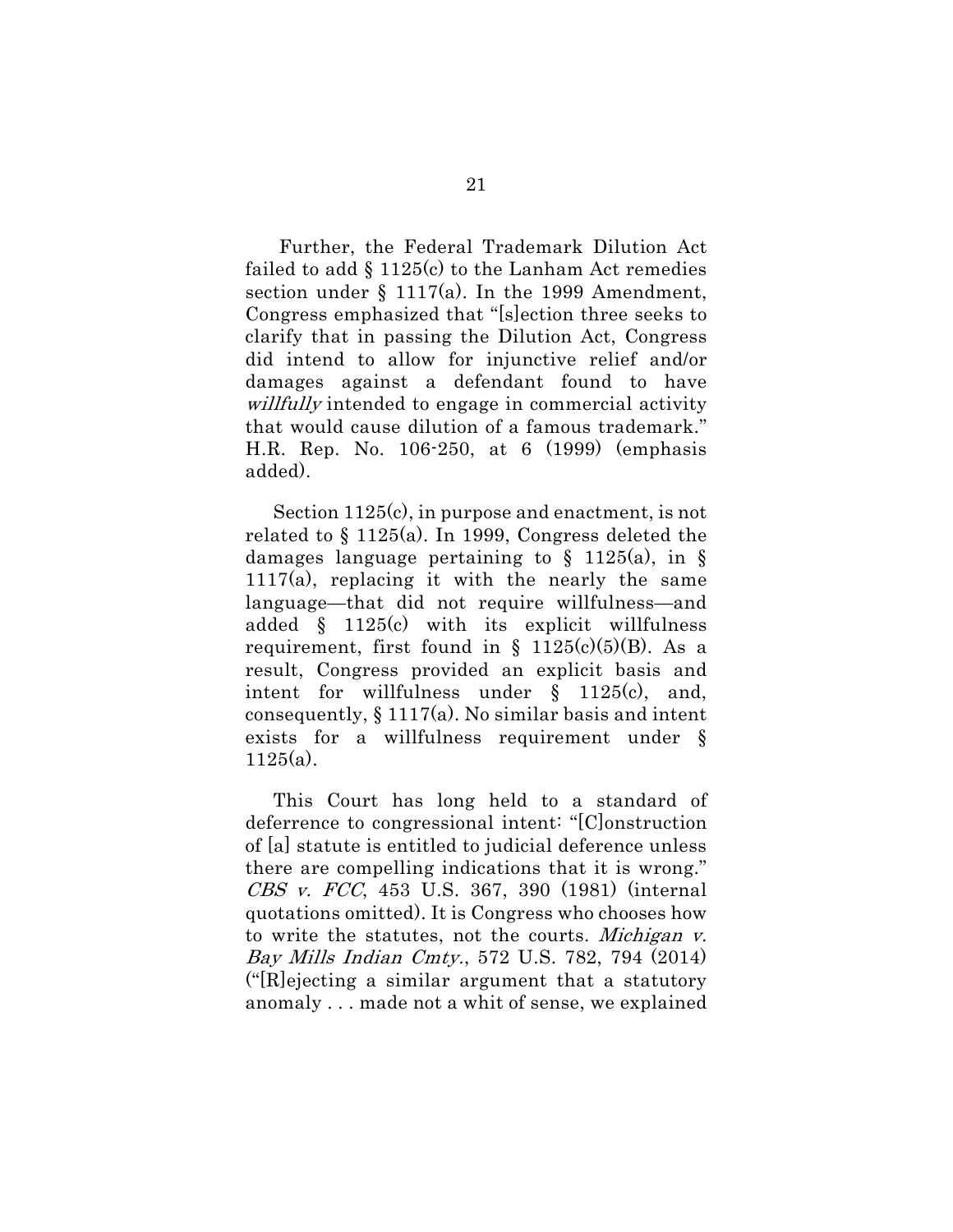in one recent case that Congress wrote the statute it wrote—meaning, a statute going so far and no further"). Nothing in  $\S$  1117(a) or its context justifies a higher standard for awarding defendant's profits under § 1125(a). IPLAC respectfully urges this Court to defer to the intent expressed by Congress through the distinct grammatical structure, the legislative history and the dilution statute, and find that  $\S 1117(a)$  does not require a plaintiff to show willfulness in order to obtain a defendant's profits for violating § 1125(a).

### II. THE PRINCIPLES OF EQUITY AND PURPOSE OF § 1117(A) DISFAVOR REQUIRING A SHOWING OF WILLFUL INFRINGEMENT UNDER § 1125(A) TO OBTAIN AN INFRINGER'S PROFITS

Holding that a plaintiff must show willfulness employs a rigid formula that this Court has consistently rejected under principles of equity. Instead, courts should apply a "case-by-case exercise of their discretion, considering the totality of the circumstances." See Octane Fitness, LLC v. ICON Health & Fitness, Inc., 572 U.S. 545, 554 (2014). Section 1117(a) explicitly states that awarding defendant's profits following a violation of § 1125(a) is subject only to "the provisions of sections 1111 and 1114 . . . [and] to the principles of equity." 15 U.S.C. §  $1117(a)$ .

As one of the leading treatises on trademarks has noted, if  $\S 1117(a)$  is interpreted correctly, "[p]rofits are not automatically awarded when infringement is proved . . . courts balance a variety of equitable factors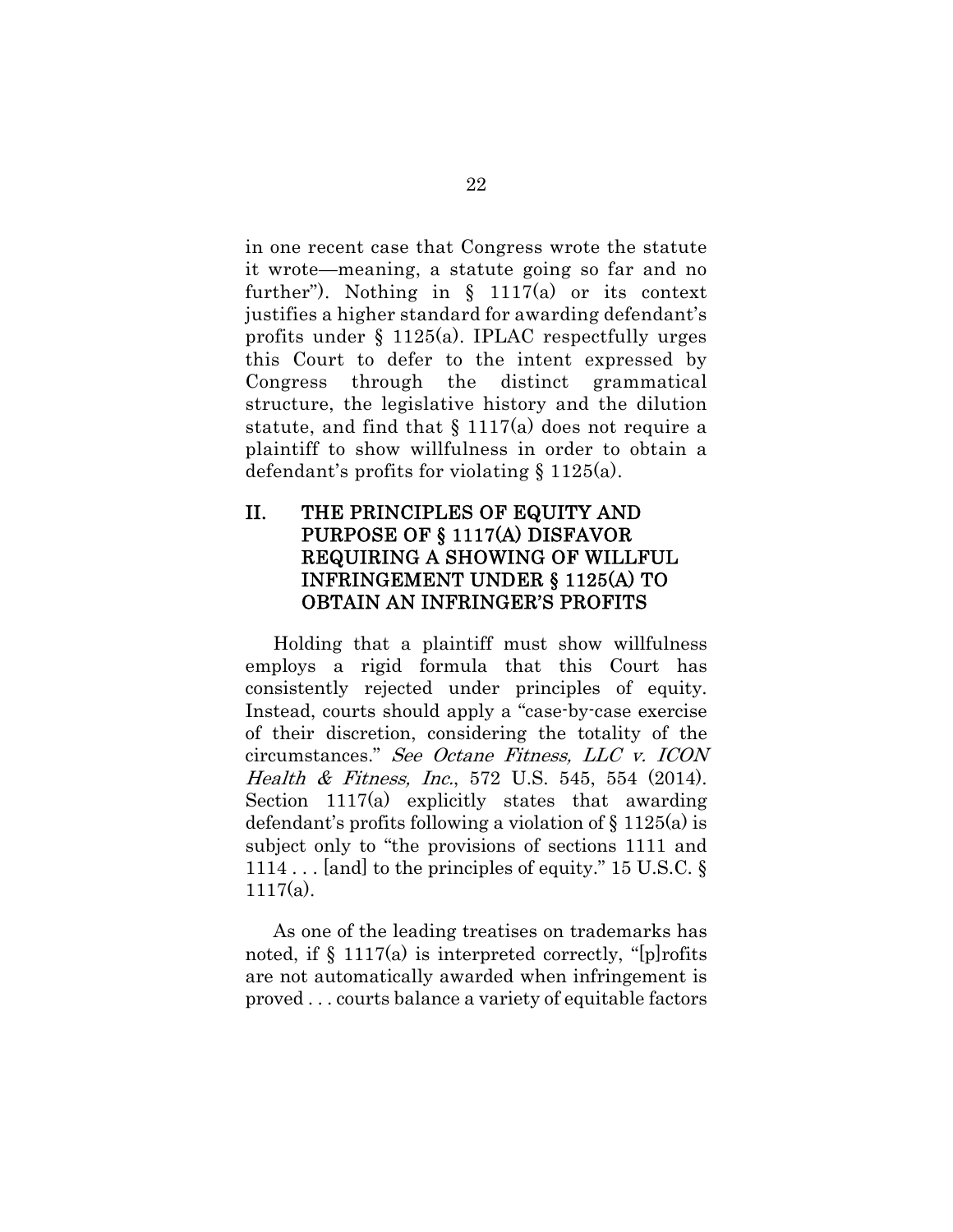in determining whether to award an accounting for profits to a successful plaintiff." 4 Gilson on Trademarks § 14.03 (2019). Indeed, any argument that suggests that since Congress did not prohibit the willfulness requirement, it must have encouraged it, fails the basic logic test. Further, this would be inapposite to the basic premise of the Lanham Act: making infringement unprofitable. See, e.g., Otis Clapp & Son, Inc. v. Filmore Vitamin Co., 754 F.2d 738, 744 (7th Cir. 1985).

Adding requirements that Congress did not contemplate "superimposes an inflexible framework onto statutory text that is inherently flexible." Octane Fitness, LLC, 572 U.S. at 555. This Court has recognized that statutory interpretation must yield to the flexible principles inherent and explicitly ingrained in the statute. Noxell Corp. v. Firehouse No. 1 Bar-B-Que Rest., 771 F.2d 521 (D.C. Cir. 1985).

At no point in the statute does Congress ever require that plaintiffs show willful conduct:

> Other than general equitable considerations, there is no express requirement that the parties be in direct competition or that the infringer willfully infringe the trade dress to justify an award of profits . . . Profits are awarded under different rationales including unjust enrichment, deterrence, and compensation. . . . Where plaintiff seeks an award of damages, plaintiff must show that defendant's infringement caused those losses. Here,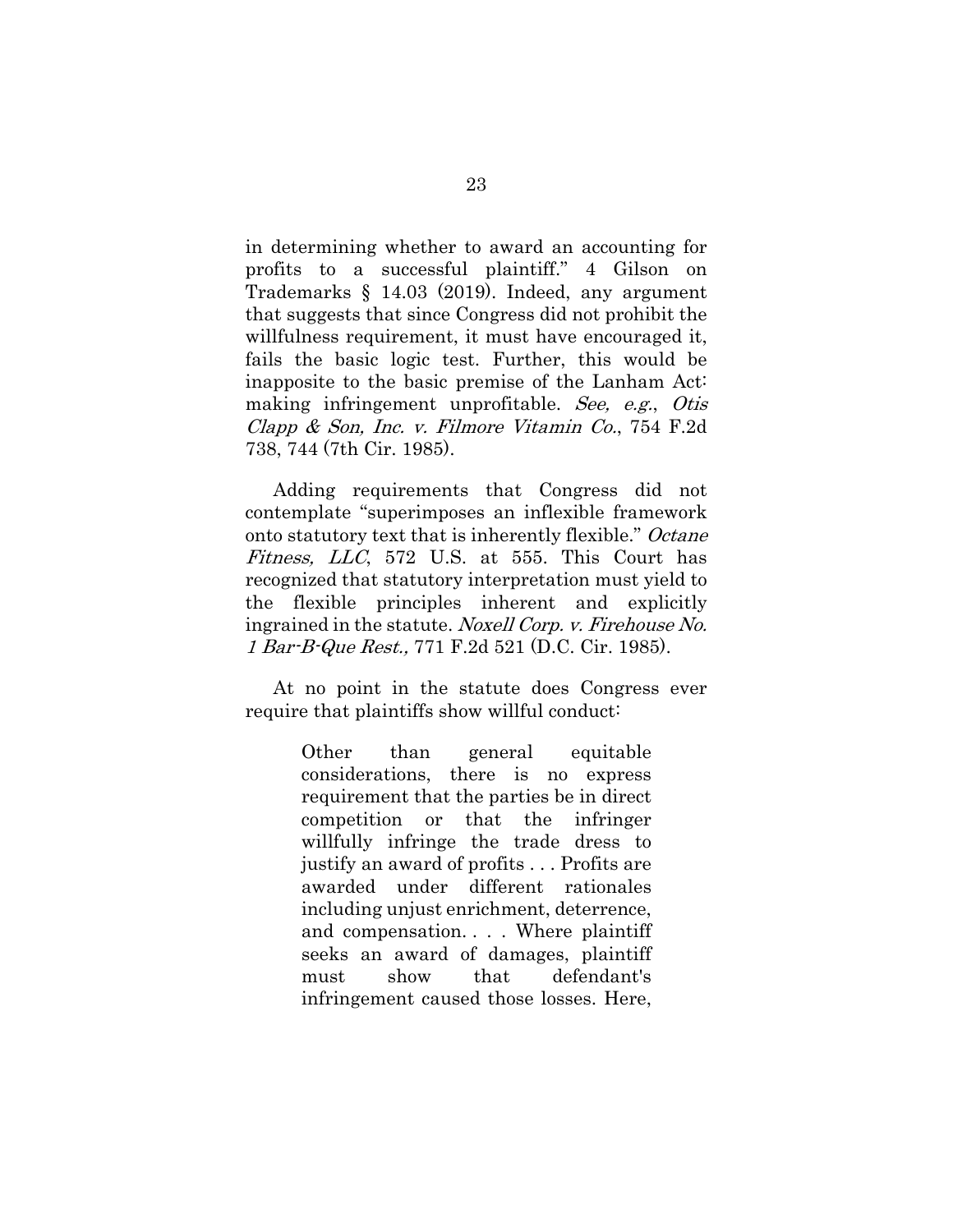however, an award of profits was appropriate under either a deterrence or unjust enrichment theory even if plaintiff's actual sustained losses may have been less.

#### Roulo v. Russ Berrie & Co., 886 F.2d 931, 941 (7th Cir. 1989).

The important public policy purposes foundational to this statute directly contravene any requirement that plaintiffs meet a higher burden. Id. at 942. These purposes are all but eliminated where the higher standard of willfulness is required.

This Court has upheld the principle of preventing unjust enrichment under the Lanham Act as the purpose of awarding defendant's profits. More than a century ago, this Court established a presumption that all profits stemmed from infringing activities unless the infringer could show such profits did not derive from the infringing activity. See, e.g., Hamilton-Brown Shoe Co. v. Wolf Bros. & Co., 240 U.S. 251, 259-60 (1916) (holding and indicating that all profits were to be awarded absent a showing that the profits did not arise from the infringing conduct:

> The infringer is required in equity to account for and yield up his gains to the true owner, upon a principle analogous to that which charges a trustee with the profits acquired by wrongful use of the property of the cestui que trust . . . . As already observed, the decree under review allows profits only, confines the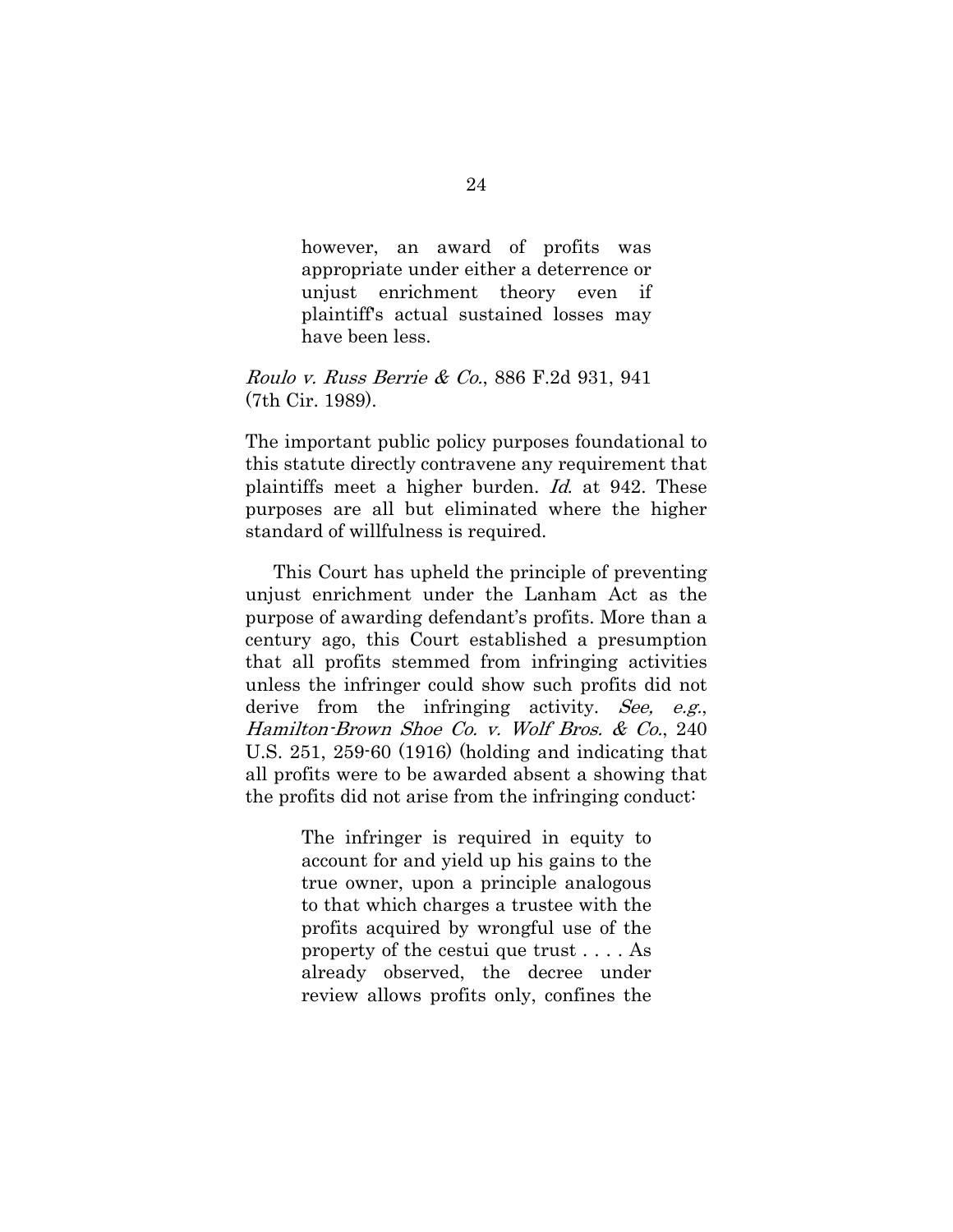allowance to such as accrued after the commencement of the suit, and excludes all sales where the term "American Lady" was *accompanied with any other* matter clearly indicating that such shoes were of the manufacture of the Hamilton-Brown Shoe Company (internal quotations and citations omitted; emphasis added)).

This concept was adopted and incorporated into the Lanham Act in § 1117(a) and has been thoroughly examined—and accepted—by nearly every district.<sup>10</sup> If a party misuses and infringes a trademark, "he shall lose the whole, for the reason that the fault is his; and it is but just that he should suffer the loss rather than an innocent party, who in no degree contributed to the wrong." WMS Gaming, Inc. v. WPC Prods. Ltd., 542 F.3d 601, 608 (7th Cir. 2008) (quoting Hamilton-Brown Shoe Co., 240 U.S. 251 at 259-60). Shifting the burden of proof for profits to plaintiffs through willfulness erases this sacred rule and opens the door for unjust windfalls to infringers. Placing the onus on defendants "promotes honesty and comports with experience to assume that the wrongdoer who makes profits from the sales of goods bearing a mark belonging to another was enabled to do so because he was drawing upon the good will generated by that mark." *WMS Gaming, Inc.*, 542 F.3d at 608 (citing Mishawaka Rubber & Woolen Mfg. Co. v. S.S. Kresge

 $10$  See 15 U.S.C. § 1117(a). ("In assessing profits the plaintiff shall be required to prove defendant's sales only; defendant must prove all elements of cost or deduction claimed. . . .").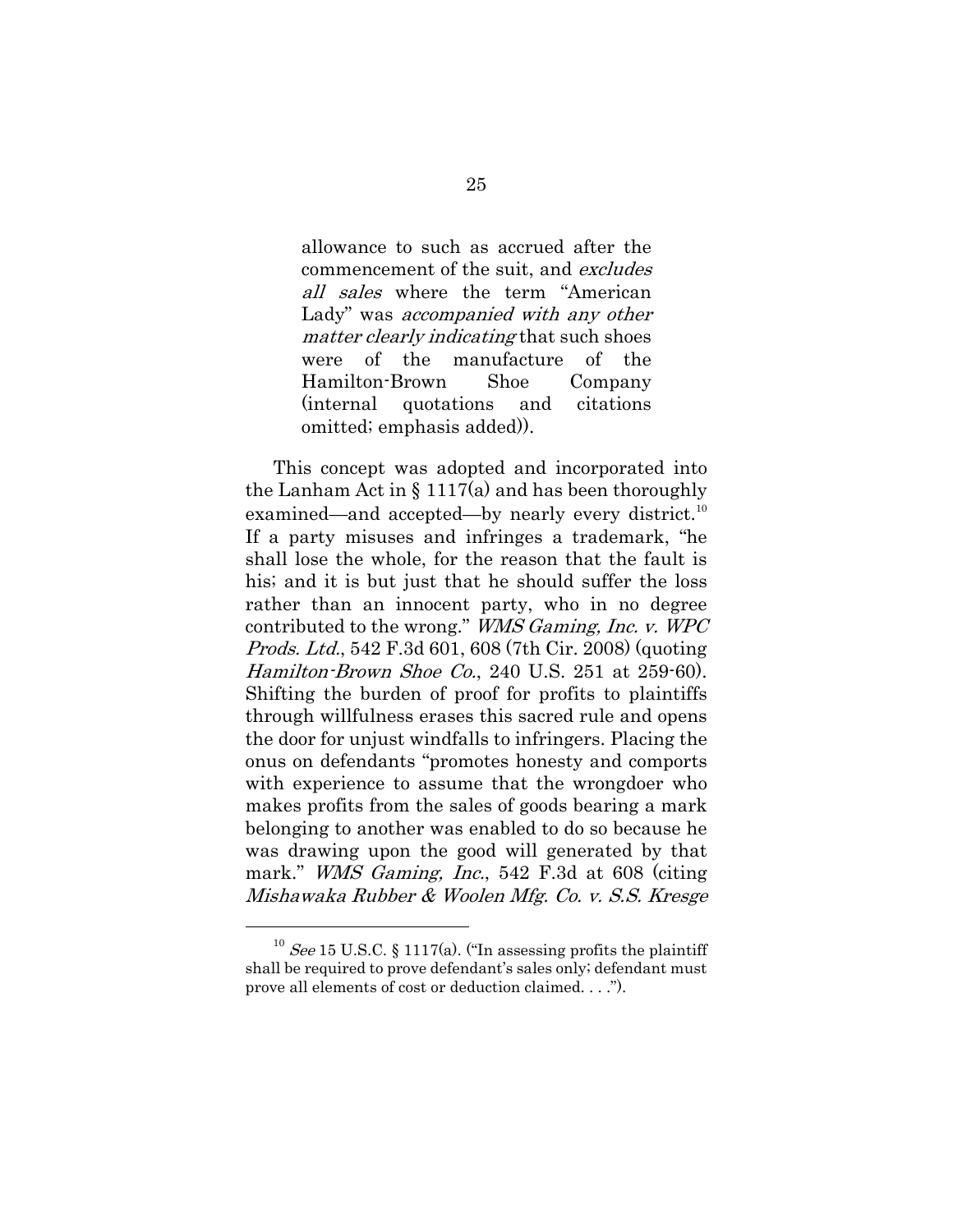Co., 316 U.S. 203, 207 (1942)). A defendant may even show, through accounting, that no profits were attained through the infringement. Id. at 609. The structure of this Court's rule, that Congress ingrained into § 1117(a), requires a plaintiff only to show profits, nothing more. It is the defendant who must show that their profits were not the result of the infringing activity; otherwise, they forfeit all profits under the principles of equity and unjust enrichment. See FTC v. Vylah Tec LLC, 378 F. Supp. 3d 1134, 1139 (M.D. Fla. 2019) ("Once Plaintiffs establish a reasonable approximation of unjust enrichment, the burden of proof shifts to Defendants to rebut Plaintiffs' calculations.").

"The underlying maxim is that [awarding Defendant's profits] is an equitable action. Associated with that is the notion that a wrongdoer should not be allowed to profit from his own wrong." 1 BERGMAN ON NEW YORK MORTGAGE FORECLOSURES § 5.05 (2019) (citing Campbell v. Thomas, 897 N.Y.S. 2d 460, 471 (NY App. Div. 2010)). Whether willful or not, violating § 1125(a) results in an injury; it contradicts the purposes of the statute and the principles of equity to require a plaintiff to show willfulness. Otherwise, infringers would be allowed to retain profits from their wrongdoing.

> [T] his can lead to invocation of the  $\mathcal{R}iggs$ doctrine, which requires that no one will be allowed to profit by his own fraud or to take advantage of his own wrong or to base any claim upon his own inequity. Under this doctrine, a wrongdoer is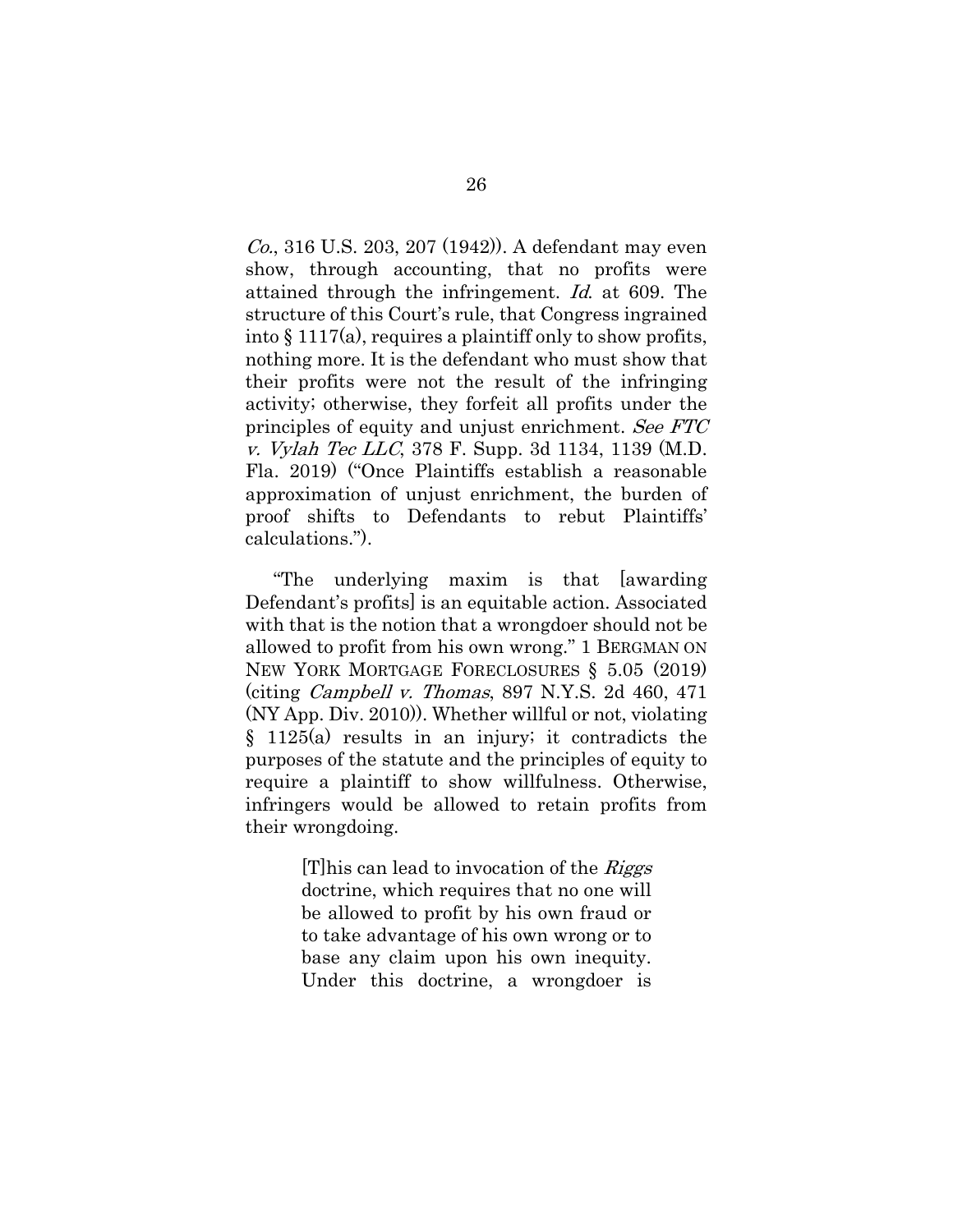deemed to have forfeited the benefit that would flow from his wrongdoing.

#### BERGMAN, supra.

Requiring willfulness in order to obtain an infringer's profits after violating § 1125(a) undercuts a base purpose of  $\S$  1117(a): to prevent unjust enrichment. It becomes the plaintiffs' burden to prevent unjust enrichment, even though they are the harmed party. Plaintiffs who cannot show willfulness cannot recover unjustly obtained profits. This is antithetical to the language ingrained in  $\S$  1117(a). "The principle which lies at the bottom of the maxim, volenti non fit injuria, should be applied to [this]" case: An infringer should not be allowed to retain profits from a situation they created themselves. Riggs  $v$ . Palmer, 115 N.Y. 506, 514 (1889). Defendants who have been found liable assume the risks of litigation and should not be allowed to retain profits from their unlawful activities, even if plaintiffs cannot meet the high burden of showing willful conduct.

"Under the civil law evolved from the general principles of natural law and justice by many generations of jurisconsults, philosophers and statesmen, one cannot take property by inheritance or will from an ancestor or benefactor whom he has murdered." Riggs, 22 N.E. at 190 (citing Jean Domat, part 2, book 1, tit. 1, § 3; Code Napoleon, § 727; Mackeldy's Roman Law, 530, 550). This Court recognizes that one should not profit from their own wrongdoing. Simon & Schuster, Inc. v. Members of the N.Y. State Crime Victims Bd., 502 U.S. 105, 119 (1991) ("[N]o one shall be permitted to profit by his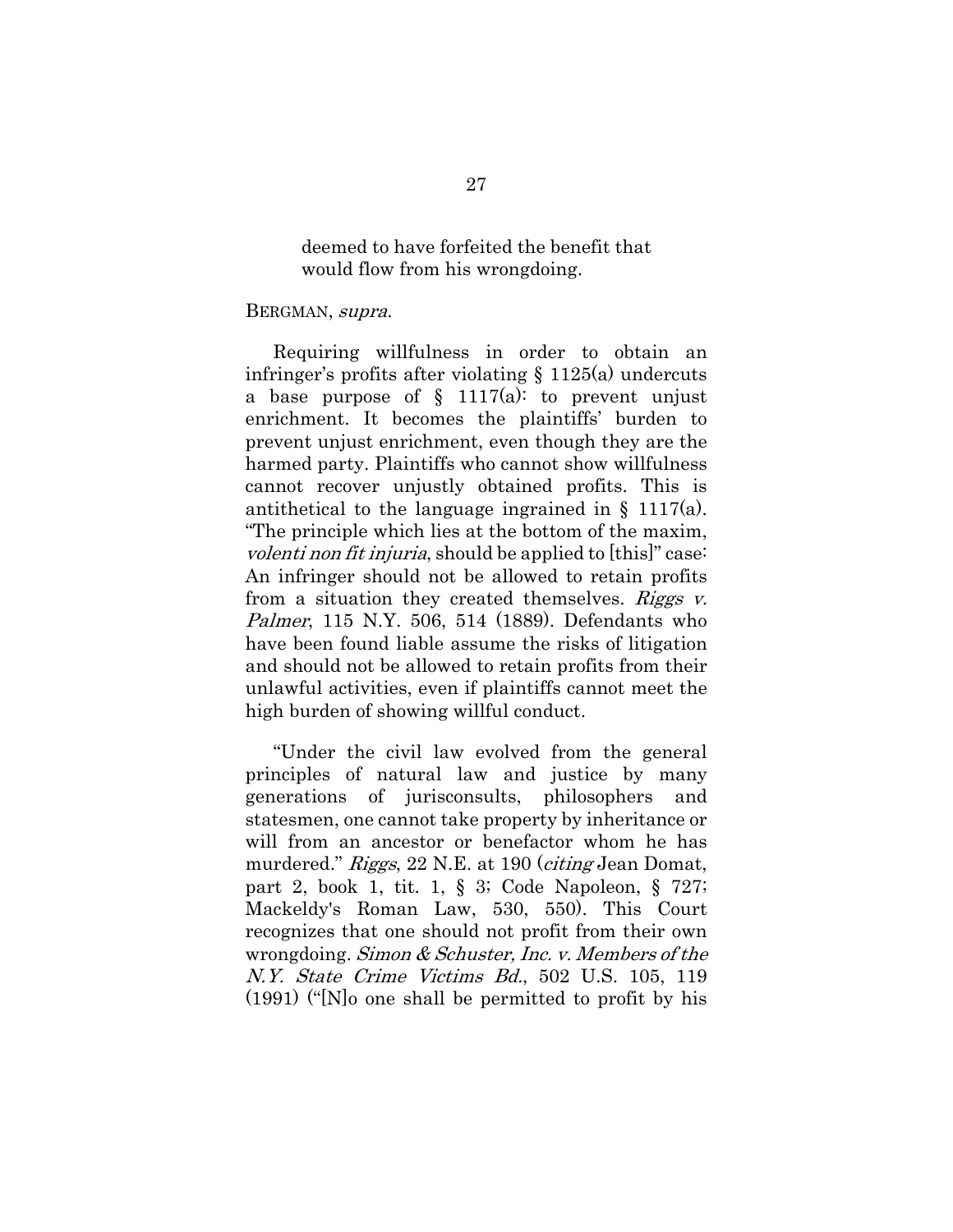own fraud, or to take advantage of his own wrong, or to found any claim upon his own iniquity, or to acquire property by his own crime.") (quoting Riggs, 115 N.Y. at 514).

Preventing unjust enrichment both acts as a personal equitable remedy for plaintiffs and deterrence in order to protect the public. Merck Eprova AG v. Gnosis S.p.A., 760 F.3d 247, 261 (2d Cir. 2014). A defendant found liable under § 1125(a) should not be allowed to keep its profits from its infringement. A prevailing plaintiff also should not be responsible for meeting a higher burden than required by § 1125(a) in order to prevent unjust enrichment.

#### **CONCLUSION**

For the foregoing reasons, IPLAC respectfully urges the Court to reverse the Federal Circuit's decision and hold that 15 U.S.C. § 1117(a) does not require a plaintiff to show willful conduct for an award of defendant's profits under § 1125(a) of the Lanham Act.